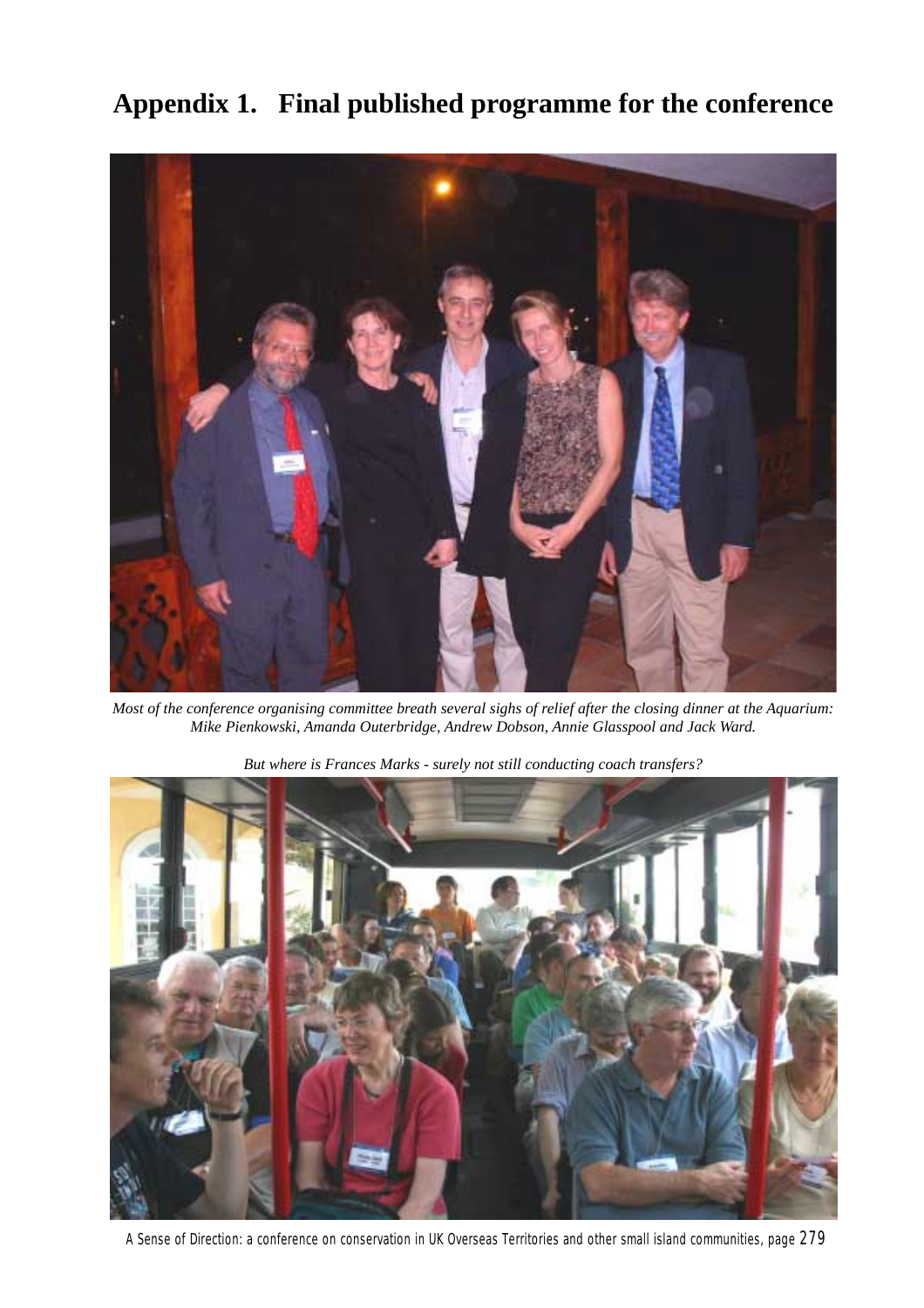

# **A Sense of Direction**

**a conference on conservation in UK Overseas Territories and other small island communities**

**Bermuda 22nd-27th March 2003**

**Organised by:**

# **Bermuda Ministry of Environment, Bermuda National Trust, Bermuda Zoological Society, Bermuda Audubon Society and UK Overseas Territories Conservation Forum**

Bermuda hosted an international environment conference from  $22<sup>nd</sup>$  to  $27<sup>th</sup>$  March 2003, with a focus on UK Overseas Territories and other small islands.

The conference was organized jointly by the Bermuda National Trust, the Bermuda Zoological Society, the Bermuda Audubon Society, the Bermuda Ministry of the Environment and the UK Overseas Territories Conservation Forum. It was the third such conference following those held in London and in Gibraltar. The proceedings of the Gibraltar conference can be seen at www.ukotcf.org

The conference provided a forum for government environmental agencies and NGOs to discuss key conservation issues, to highlight success stories, exchange ideas, and to forge partnerships. It was planned that Overseas Territories and other small island communities that share similar environmental problems should benefit from Bermuda's experiences and history of planning and conservation initiatives. Bermuda planned to learn from the success of environmental programmes tried and tested elsewhere.

The main topics were determined after wide consultations amongst conservationists working in the Overseas Territories. The sessions were:

- Conservation issues of Bermuda and conference initiation by field visit
- Environmental Charters and strategic planning
- Managing conservation organizations
- Implementing management plans
- Climate change
- Dealing with invasive species

The detailed programme is below.

# **ACKNOWLEDGEMENTS**

The organisers are grateful for support from:

The Government of Bermuda The Environment Fund for Overseas Territories of the UK Foreign and Commonwealth Office Bank of Bermuda Foundation Capital G Fidelity Investments XL Foundation

# **CONFERENCE PROGRAMME**

**Sat 22 March Arrival day** 5pm-8pm Set up displays **Salons B & C** Registration desk open Dinner **(own arrangements) Sun 23 March Topic 1: Conservation issues of Bermuda and conference initiation by field visit** 7.30am-8:30am Continental breakfast / Registration desk open **both in Ballroom Foyer**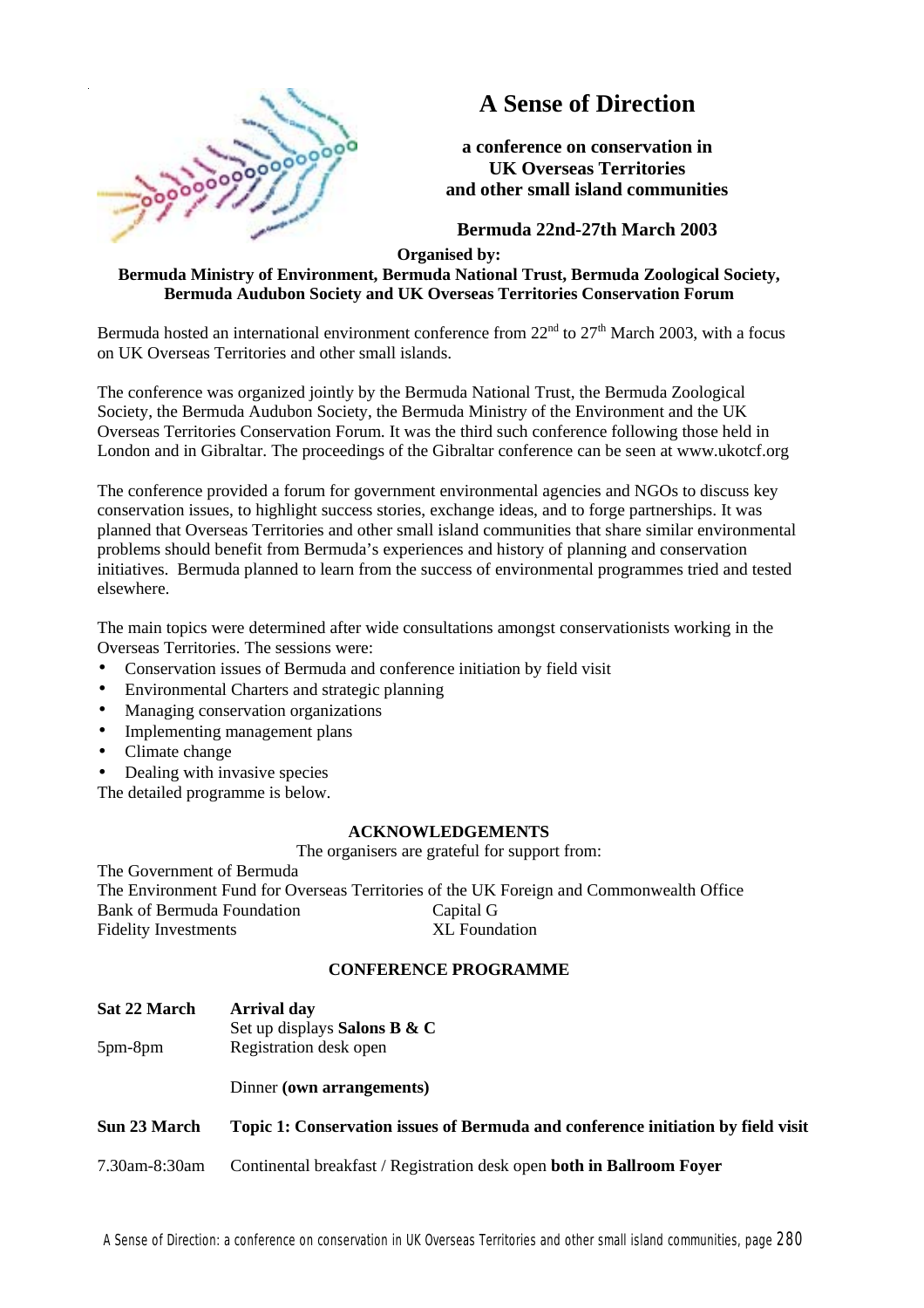| 8:30am                              | Introduction to Bermuda's environment Amanda Outerbridge, Executive Director, Bermuda<br>National Trust; Andrew Dobson, Vice-President, Bermuda Audubon Society; Wayne Carey,<br>Vice-President, BNT; and Jack Ward, Director, Dept of Conservation Services - Ocean<br><b>Suite</b>                                                                                                           |  |
|-------------------------------------|------------------------------------------------------------------------------------------------------------------------------------------------------------------------------------------------------------------------------------------------------------------------------------------------------------------------------------------------------------------------------------------------|--|
| 9:15am                              | Conference group photograph - Hotel Front Steps                                                                                                                                                                                                                                                                                                                                                |  |
| 9:30am                              | Coach tour, with commentary on features of interest. The coaches will visit Gibbs Hill<br>Lighthouse (best view of development across the Island), walks at Spittal Pond and<br>Walsingham, and Nonsuch Island (Jeremy Madeiros, Terrestrial Conservation Officer,<br>Bermuda Dept. of Conservation Services). The groups will travel on two buses, meeting at<br>1pm for buffet picnic lunch. |  |
| $5:15$ pm                           | Arrive back at hotel                                                                                                                                                                                                                                                                                                                                                                           |  |
| 6:30 <sub>pm</sub>                  | Reception Paget Suite                                                                                                                                                                                                                                                                                                                                                                          |  |
| $7:15$ pm                           | Dinner - Ocean Suite<br>Official opening Premier of Bermuda, The Hon. Jennifer M. Smith, DHumL, J.P., M.P.<br>Key note speaker David Suzuki, David Suzuki Foundation, Canada<br>Amanda Outerbridge introduces Premier/ Andrew Dobson introduces Dr Suzuki                                                                                                                                      |  |
| Mon 24 March                        |                                                                                                                                                                                                                                                                                                                                                                                                |  |
| 7:30am                              | Continental breakfast / Registration/Information Desk/Displays open                                                                                                                                                                                                                                                                                                                            |  |
| 8:45am                              | Welcoming address - Ocean Suite<br>The Hon. Dennis Lister, Minister of the Environment<br>Mike Pienkowski introduces the Minister                                                                                                                                                                                                                                                              |  |
| 8:55am                              | Topic 2: Environmental Charters and strategic planning - Ocean Suite<br>Review of progress in different UKOTs in implementing the Environmental Charters and<br>getting biodiversity into other sectoral plans – including obstacles so that we can discuss<br>overcoming these.<br>Chaired by: Dr Mike Pienkowski, Chairman, UKOTCF;<br>and Avon Carty, Anguilla National Trust               |  |
| $9-9:15am + 5$<br>min discussion    | A Biodiversity Strategy and Action Plan for Bermuda<br>Dr Annie Glasspool, Bermuda Zoological Society                                                                                                                                                                                                                                                                                          |  |
| $9:20-9:35am + 5$<br>min discussion | Facilitating the development of a plan in an example UKOT (Turks & Caicos Islands) for<br>strategic action under the Environmental Charter<br>Michelle Fulford-Gardiner, TCI Dept of Environmental & Coastal Resources; & UK<br>Overseas Territories Conservation Forum facilitators, Dace McCoy Ground & Mike<br>Pienkowski                                                                   |  |
| $9:40-9:55am + 5$<br>min discussion | Strategic conservation in a non-UKOT<br>Susan Larson, Deputy Director, Bahamas National Trust                                                                                                                                                                                                                                                                                                  |  |
| $10-10:15am + 5$<br>min discussion  | Implementation of the St Georges Declaration of Principles For Environmental Sustainability<br>in the Organisation of Eastern Caribbean States (OECS) and the UK Overseas Territories<br><b>Environmental Charter: No Conflict</b><br>Gerard Gray, Montserrat Government                                                                                                                       |  |
| 10:20-10:45am                       | Coffee Break – Ocean Suite Foyer<br>Display Rooms Open                                                                                                                                                                                                                                                                                                                                         |  |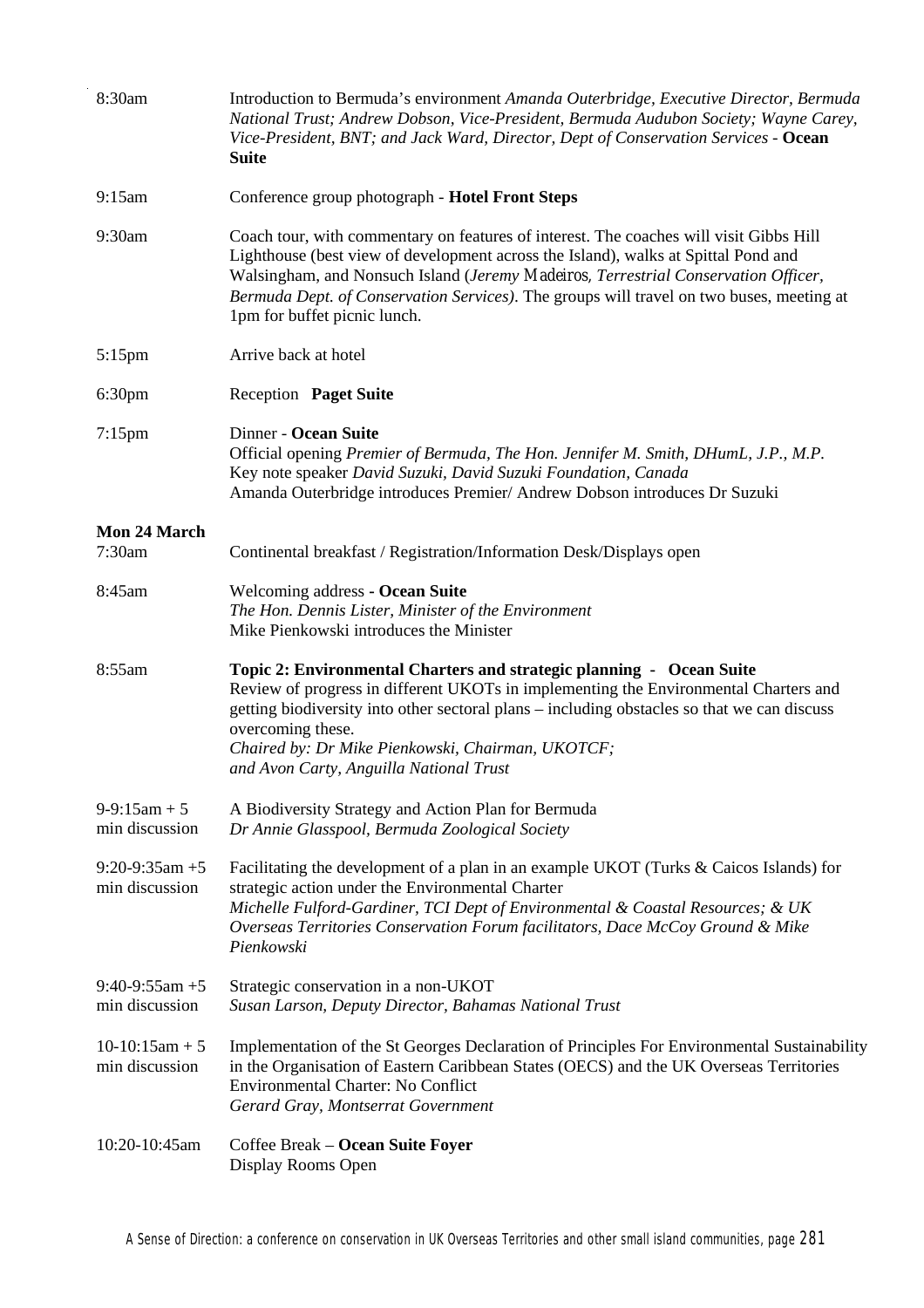| 10:50-11:05am<br>$+5$ min discuss        | Statutory nature conservation: developing a strategy for the Isle of Man<br>Liz Charter, Isle of Man Government                                                                                                                                                                                                      |
|------------------------------------------|----------------------------------------------------------------------------------------------------------------------------------------------------------------------------------------------------------------------------------------------------------------------------------------------------------------------|
|                                          | Integrating environmental conservation into physical and economic planning: the Sustainable<br>Development Planning Initiative [not presented at conference]<br>Kathleen Forbes & Delton Jones, TCI Dept of Economic Planning & Statistic; and Arlene<br>Dixon, TCI Director of Planning                             |
| 11:10-11:30am<br>$+30$ min<br>discussion | The UK Government's commitment to the Environment Charter process in the UK Overseas<br>Territories<br>Valerie Caton, Head of Environment Policy Dept, UK Foreign & Commonwealth Office;<br>with Roy Osborne, Deputy Head, Overseas Territories Dept, FCO; Denise Dudgeon, EPD,<br>FCO; and Joelene Foster, OTD, FCO |
| 12noon-<br>12:45pm                       | Discussion focusing on how to help move forward implementation of Environmental<br>Charters                                                                                                                                                                                                                          |
| 12:45pm                                  | Lunch – Ocean Suite Terrace (Paget Room if weather inclement)<br>Display Rooms Open                                                                                                                                                                                                                                  |
|                                          | Topic 3: Managing conservation organisations - Ocean Suite<br>Chaired by: Fred Burton, Cayman Islands; & Amanda Outerbridge, Bermuda National Trust                                                                                                                                                                  |
| $2-2:15$ pm + 5<br>min discussion        | Establishing a National Trust in St Helena<br>Barbara George, Executive Director National Trust; & Isabel Peters, St Helena Govt                                                                                                                                                                                     |
|                                          | Harnessing volunteers in Gibraltar [not presented at conference]<br>Dr John Cortes, Gibraltar Ornithological & Natural History Society                                                                                                                                                                               |
| $2:20-2:35$ pm + 5<br>min discuss        | How to evaluate your organisation's effectiveness as a conservation organisation, using the<br>Bermuda Ministry of the Environment as a case study<br>Charles Brown, Bermuda Government Management Services                                                                                                          |
| $2:40-2:55$ pm + 5<br>min discussion     | Falklands Conservation – awareness raising in tourists<br>Becky Ingham & Ann Brown, Falklands Conservation                                                                                                                                                                                                           |
| $3:00-3:45$ pm                           | Coffee Break - Ocean Suite Foyer<br>Display Rooms Open                                                                                                                                                                                                                                                               |
| $3:50-4:05$ pm + 5<br>min discuss        | Nature Conservation in the Netherlands Antilles: Five islands (trying) to work together<br>Paul Hoetjes, Dept of Environment & Nature Conservation (MINA), Netherlands Antilles                                                                                                                                      |
| $4:10-4::25pm +$<br>5 min discuss        | Collaborating through the Forum's web/database<br>Frances Marks, Coordinator, UK Overseas Territories Conservation Forum                                                                                                                                                                                             |
| $4:30-4:45$ pm + 5<br>min discuss        | BVI National Parks Trust's computerised management system<br>Joseph Smith Abbot, BVI National Parks Trust                                                                                                                                                                                                            |
| $4:50-5:15$ pm                           | Discussion on overcoming challenges in managing conservation organisations to achieve<br>impact, and the advantages of government/NGO collaboration. This session will continue<br>after the break in the form of a discussion on how the Forum can continue to help.                                                |
| 5:15-5:40pm                              | Coffee break - Ocean Suite Foyer                                                                                                                                                                                                                                                                                     |

 $\hat{\boldsymbol{\beta}}$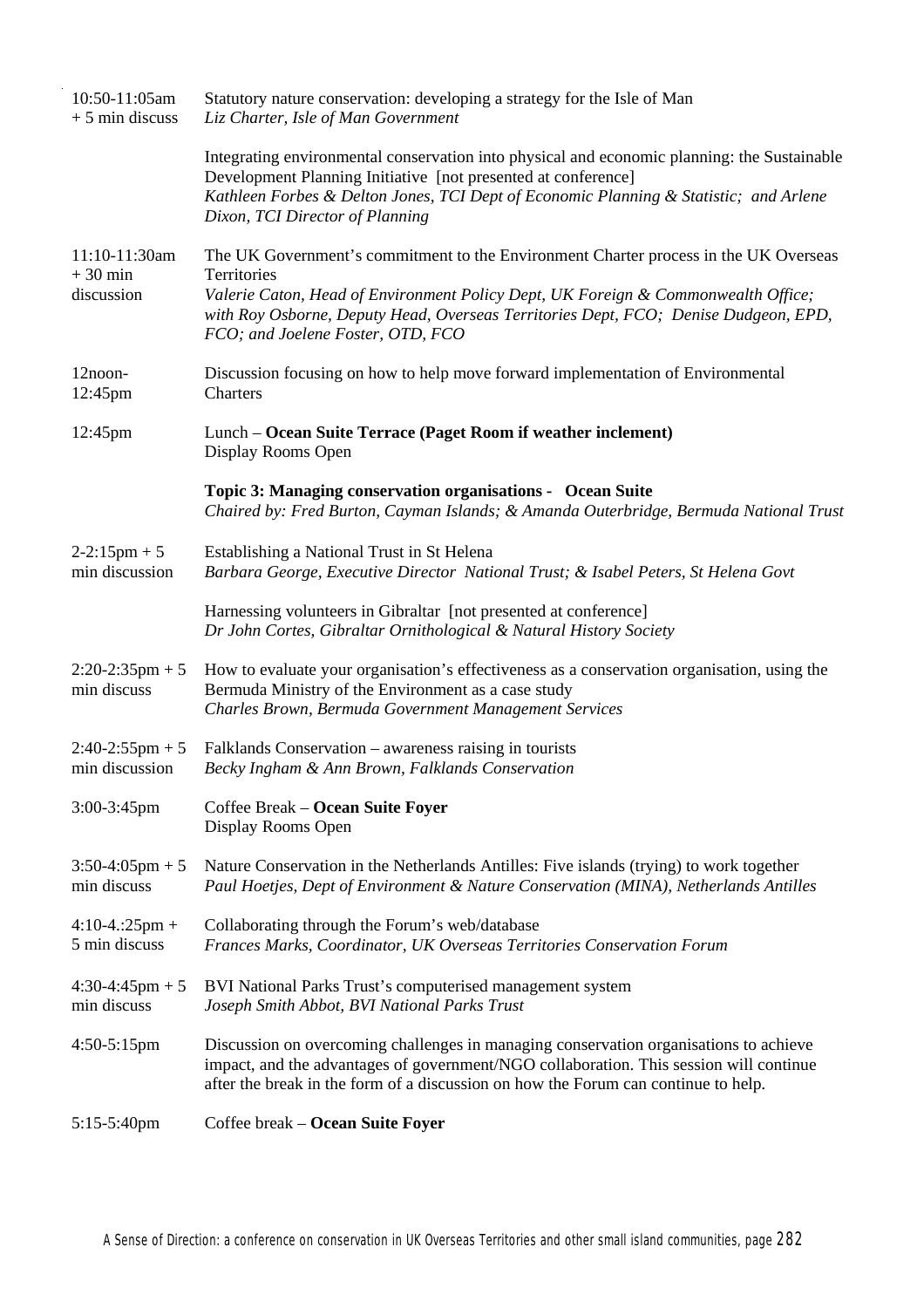| $5:45-7:00$ pm     | <b>Open joint meeting of Forum regional working groups</b> (session open to all participants, to<br>develop the preceding discussion and to glean ideas on priorities for Forum activities in the<br>views of UKOT bodies) Chaired by: Michael Gore, UKOTCF Wider Caribbean Working<br>Group; and Ann Brown, UKOTCF South Atlantic Working Group Ocean Suite |  |
|--------------------|--------------------------------------------------------------------------------------------------------------------------------------------------------------------------------------------------------------------------------------------------------------------------------------------------------------------------------------------------------------|--|
| $7:00-7:30$ pm     | Demonstration and discussion of inputting to Forum web-database Ocean Suite<br>Mike Pienkowski, Chairman UKOTCF                                                                                                                                                                                                                                              |  |
| 7:30 <sub>pm</sub> | Session ends/Conference Desk Open<br>Dinner (own arrangements)                                                                                                                                                                                                                                                                                               |  |

# **Tues 25 March**

J,

| 7:30am                                              | Continental breakfast - Ocean Suite Foyer<br>Display Rooms Open/Hospitality Desk Open                                                                                                                                                                                                                   |  |
|-----------------------------------------------------|---------------------------------------------------------------------------------------------------------------------------------------------------------------------------------------------------------------------------------------------------------------------------------------------------------|--|
| 8:30am                                              | <b>Topic 4: Implementing management plans - Ocean Suite</b><br>Chaired by: Andrew Dobson, Bermuda Audubon Society; and Joseph Smith-Abbott, British<br>Virgin Islands National Parks Trust                                                                                                              |  |
| $8:35-8:50am + 5$<br>min discuss                    | Conserving and managing the built environment<br>Catherine Leonard, The National Trust (of England, Wales & Northern Ireland)                                                                                                                                                                           |  |
| $8:55-9:10am + 5$<br>min discussion                 | Conservation challenges in small communities: conservation management in the Tristan<br>islands James P Glass, Natural Resources Dept, Tristan da Cunha; & Dr Peter G Ryan,<br>Percy FitzPatrick Institute, University of Cape Town                                                                     |  |
| $9:15-9:30am +$<br>5 min discuss                    | A species action plan for the Uvea parakeet, New Caledonia<br>Alison Duncan, Ligue pour la protection des oiseaux                                                                                                                                                                                       |  |
| $9:35-9:50am + 5$<br>min discuss                    | Ascension – focus on dealing with invasive species Richard White, RSPB Project Officer;<br>and Tara George, Conservation Officer, Ascension                                                                                                                                                             |  |
| $9:55-10:10am +$<br>5 min discuss                   | Cayman blue iguana management plan<br>Fred Burton, Cayman Islands                                                                                                                                                                                                                                       |  |
| 10:15-10:40am                                       | Coffee break - Ocean Suite Foyer<br>Display Rooms Open                                                                                                                                                                                                                                                  |  |
| $10:45-11am + 5$<br>min discussion                  | A conservation plan involving sustainable development of local community - North, Middle<br>& East Caicos Ramsar site & surrounds<br>Ethlyn Gibbs-Williams, Executive Director, Turks & Caicos National Trust                                                                                           |  |
| 11:05-11:20am<br>$+5$ min discuss                   | Inter-country plan - marine turtles in the Caribbean<br>Brendan Godley, Marine Turtle Group                                                                                                                                                                                                             |  |
| 11:25-11:40am<br>$+5$ min discuss                   | A community based management plan for the ormer (Haliotis tuberculata) (L.) in Jersey,<br>Channel Islands<br>Andrew Syvret, Société Jersiaise                                                                                                                                                           |  |
| 11:45am-<br>$12:00 \text{pm} + 5$<br>min discussion | Introduction to the forthcoming review of potential new Wetlands of International<br>Importance (under the Ramsar Convention) in the UK and the UK Overseas Territories<br>Mike Pienkowski, UK Overseas Territories Conservation Forum; and David Stroud, Joint<br><b>Nature Conservation Committee</b> |  |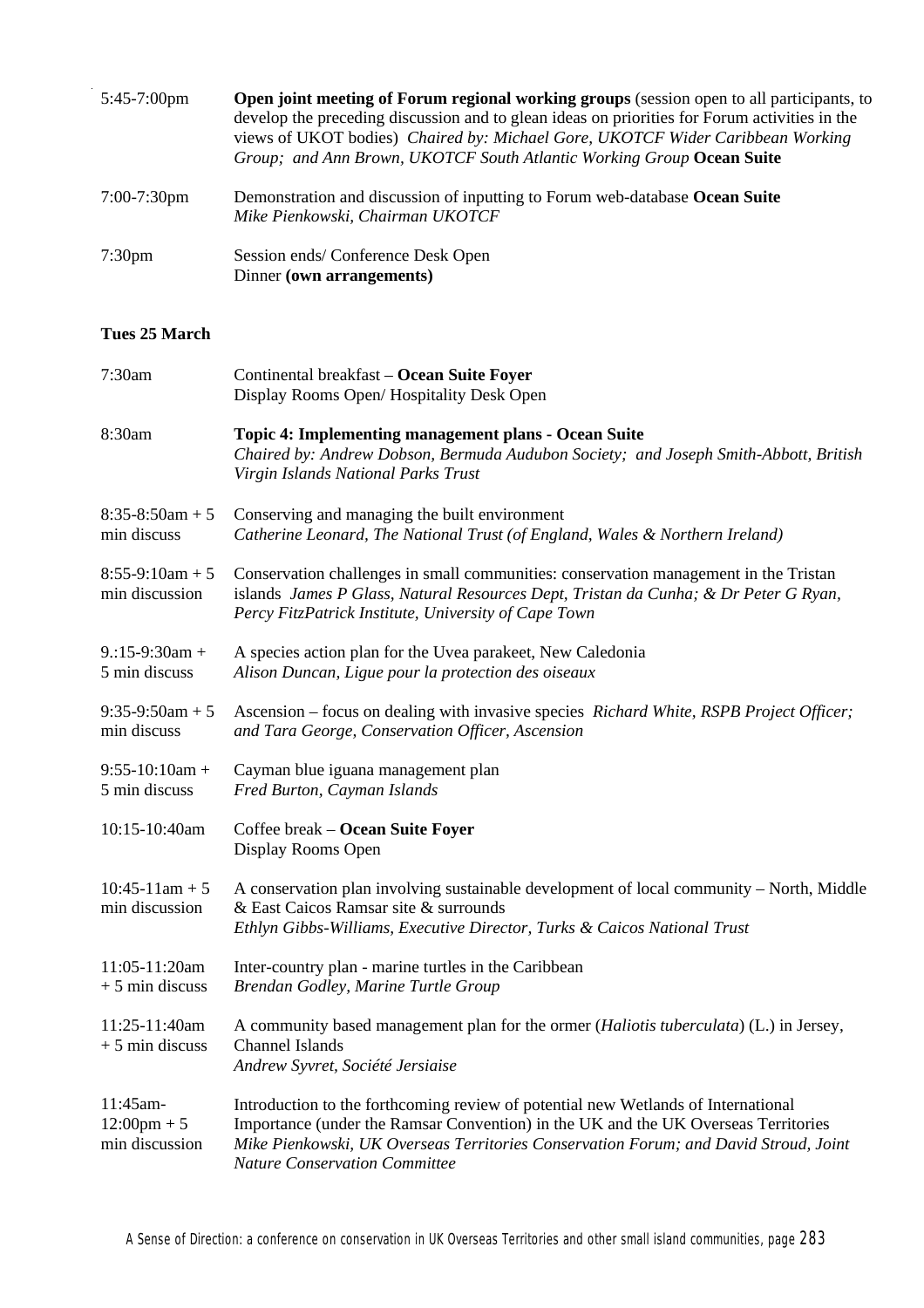|                                 | $12:05-12:20$ pm                   | Introduction to field workshops on management planning<br>David Stroud, Joint Nature Conservation Committee                                                                                        |  |
|---------------------------------|------------------------------------|----------------------------------------------------------------------------------------------------------------------------------------------------------------------------------------------------|--|
|                                 | 12:20-12:45pm                      | Discussion (further discussion on management plan implementation following morning)                                                                                                                |  |
|                                 | 12:45-1:45pm                       | Lunch - Paget Suite                                                                                                                                                                                |  |
| 2pm                             |                                    | Conference to divide into small, manageable groups, each to visit one of Bermuda's<br>interesting sites to make a structured effort at developing a plan for aspects of management.<br>Leave sites |  |
| 5pm                             |                                    |                                                                                                                                                                                                    |  |
| 5:30pm                          |                                    | Arrive back at Hotel<br>Conference Desk Open                                                                                                                                                       |  |
| 6pm<br>6:30 <sub>pm</sub>       |                                    | Taxis leave for evening - Hotel Front Entrance<br>Reception at Government House                                                                                                                    |  |
|                                 |                                    | Welcome from H.E. the Governor, Sir John Vereker                                                                                                                                                   |  |
| 8pm                             |                                    | Taxis leave Government House for Hamilton or Elbow Beach Resort                                                                                                                                    |  |
|                                 |                                    | Dinner (own arrangements)                                                                                                                                                                          |  |
|                                 | Wed 26 March                       |                                                                                                                                                                                                    |  |
| 7:30am                          |                                    | Continental breakfast - Ocean Suite Foyer<br>Conference Desk and Display Rooms Open                                                                                                                |  |
| 8:30am                          |                                    | Wrap up the previous day's session by summaries and discussion. Ocean Suite                                                                                                                        |  |
| 9:30am                          |                                    | Topic 5: Climate change - Ocean Suite<br>Chaired by: Martin Drury, UKOTCF; and Lynda Varlack, BVI Government Conservation &<br><b>Fisheries Department</b>                                         |  |
|                                 | $9:35-10:05am +$<br>10 min discuss | Scientific overview of climate change implications as it relates to small islands<br>Dr Nick Bates, Bermuda Biological Station for Research                                                        |  |
|                                 | 10:15-10:40am                      | Coffee break – Ocean Suite Foyer<br>Display Rooms Open                                                                                                                                             |  |
|                                 | $10:45-11am + 5$<br>min discussion | British Indian Ocean Territory – island flooding and coral-death related to changes in sea-<br>levels and in temperature<br>Dr Charles Sheppard, Friends of the Chagos & Warwick Univ              |  |
|                                 | 11:05-11:20am<br>$+5$ min discuss  | Implications of global warming and sea level rise for coastal nesting birds on Bermuda<br>David B Wingate & Patrick Talbot, conservationists, Bermuda                                              |  |
| 11:25am-<br>12:10 <sub>pm</sub> |                                    | General discussion                                                                                                                                                                                 |  |
| $12:15$ pm                      |                                    | Lunch - Ocean Suite Terrace (Paget Suite back-up)                                                                                                                                                  |  |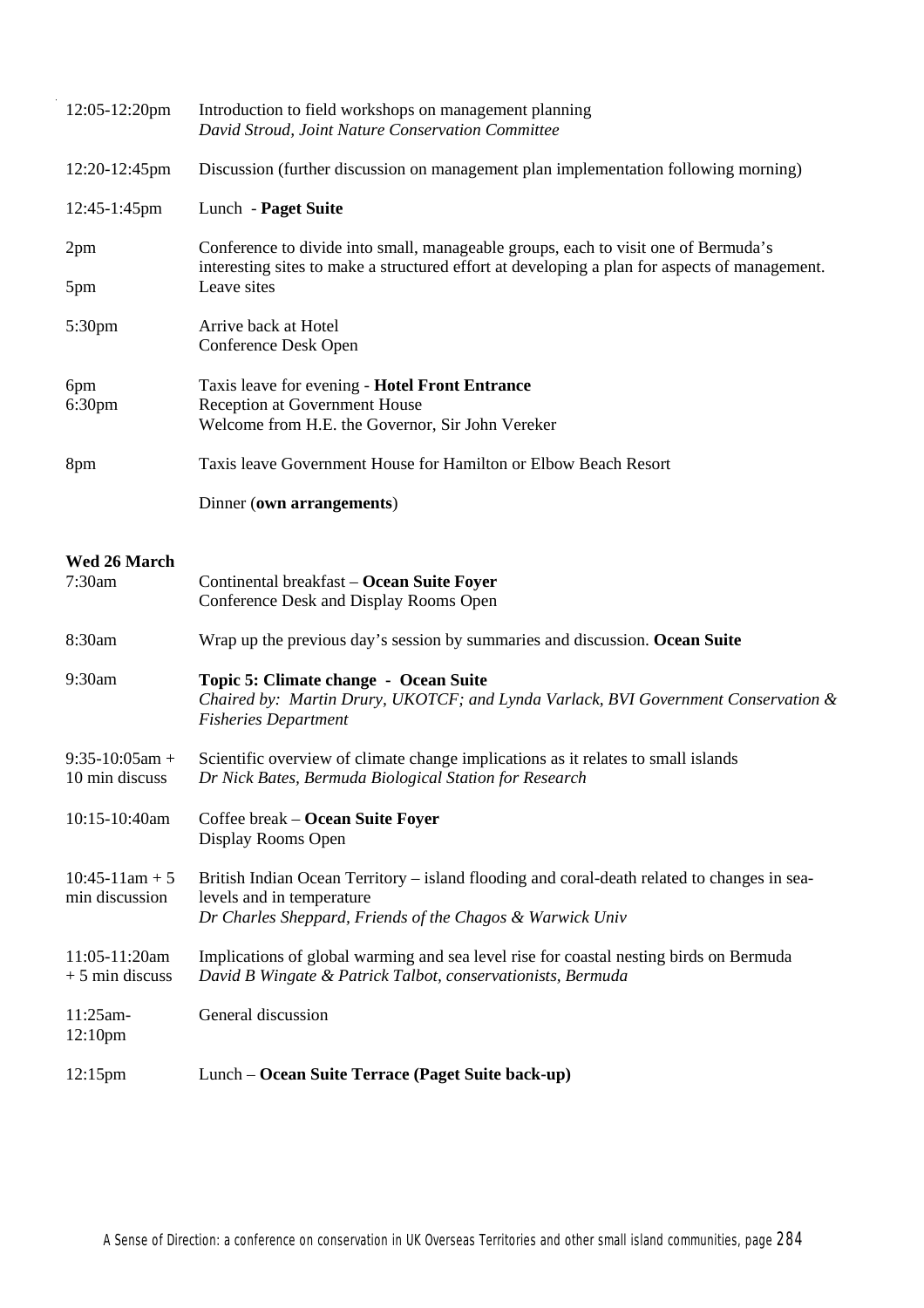| 1:15-3:45pm        | Topic 6: Dealing with invasive species: sharing knowledge and experience<br>Chaired by: Dr Oliver Cheesman, CABI Bioscience; Dr Colin Clubbe, Royal Botanic<br>Gardens, Kew; Dr Annie Glasspool, Bermuda Zoological Society; and Karen Varnham -<br><b>Ocean Suite</b>                                                                                                                                                                                                                                                                                                                                                     |  |
|--------------------|----------------------------------------------------------------------------------------------------------------------------------------------------------------------------------------------------------------------------------------------------------------------------------------------------------------------------------------------------------------------------------------------------------------------------------------------------------------------------------------------------------------------------------------------------------------------------------------------------------------------------|--|
|                    | Invasive species are now widely regarded as the second most important threat to biodiversity<br>after habitat destruction. The impacts of invasive alien species are particularly severe on<br>small island ecosystems. This session will comprise a panel-guided discussion, drawing on<br>the knowledge and experience of conference delegates. Three particular themes will be<br>addressed: awareness-raising, prevention strategies and control measures.                                                                                                                                                             |  |
| 3:45-4:25pm        | Coffee Break – Ocean Suite Foyer<br>Display Rooms Open - last chance to see the displays                                                                                                                                                                                                                                                                                                                                                                                                                                                                                                                                   |  |
| 4:30pm             | Topic 7: Wind up and conclusions - Ocean Suite<br>Summary based on the work throughout the conference by the conclusions team: Dace<br>Ground, Turks & Caicos, UKOTCF (coordinator); Denise Dudgeon/Joelene Foster, FCO;<br>Sarita Francis, Montserrat National Trust and Permanent Secretary Montserrat Chief<br>Minister's Dept; Mike Pienkowski, UKOTCF; Jack Ward, Bermuda Department of<br>Conservation Services - and discussion<br>Participants are encouraged to draw the attention of members of the team throughout<br>the conference to points they think particularly important to include in the conclusions. |  |
| $5:15$ pm          | <b>Closing Remarks</b>                                                                                                                                                                                                                                                                                                                                                                                                                                                                                                                                                                                                     |  |
| 5:30-6:30pm        | Conference Desk open/ Airport Departure Schedule for Thursday posted                                                                                                                                                                                                                                                                                                                                                                                                                                                                                                                                                       |  |
| 6:30 <sub>pm</sub> | Taxis leave for Final Dinner - Hotel Front Entrance                                                                                                                                                                                                                                                                                                                                                                                                                                                                                                                                                                        |  |
| 7pm                | Reception - Bermuda Aquarium, Museum and Zoo (Sweater or jacket suggested)                                                                                                                                                                                                                                                                                                                                                                                                                                                                                                                                                 |  |
| 7:45pm             | Dinner - BAMZ                                                                                                                                                                                                                                                                                                                                                                                                                                                                                                                                                                                                              |  |
| 10:30pm            | The Deep Night Club – Elbow Beach Resort (complimentary admission for conference<br>delegates)                                                                                                                                                                                                                                                                                                                                                                                                                                                                                                                             |  |

#### **Thur 27 March** 9am Continental breakfast **Departures** For those leaving late in the day, there may be optional additional tours or informal meeting opportunities. UKOTCF Executive Committee Meeting (committee members only) **Paget Suite**



*Jay Warren, Pitcairn - delegate with the longest journey and with no scheduled means of transport for the first stages (FM). Below: the longboat, the main means of landing at Pitcairn, experiences a roughish day (FCO).*

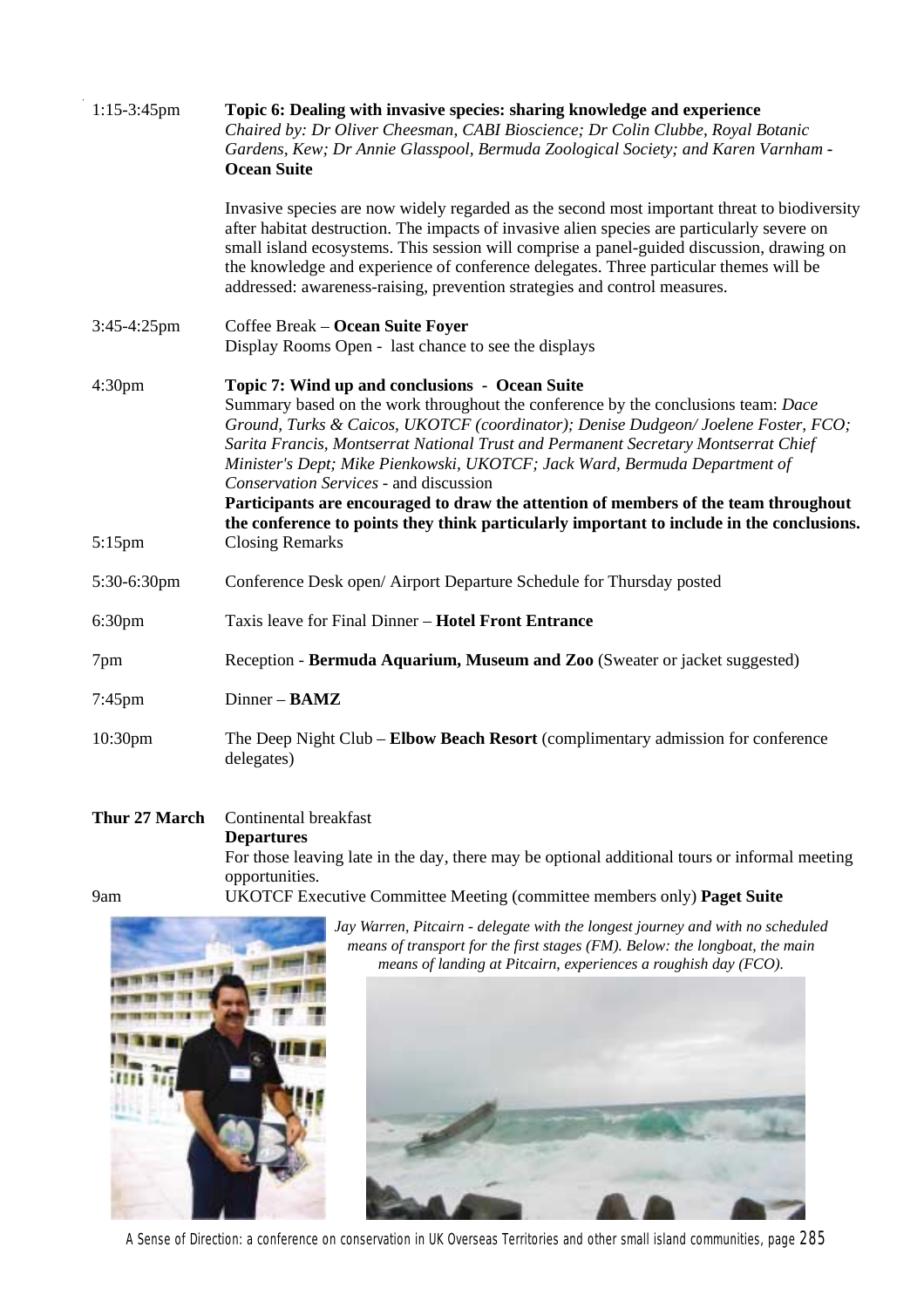# **Appendix 2. Participants and their contact details**

Contact details, where available, of participants are given below in the sequence:

Name Organisation e-mail Telephone Fax Address

#### **Arndt, Brian**

Suffolk Sales & Service Corporation, USA baarndt@aol.com  $T + 1804 - 270 - 6816$ F +1 804-270-7051 11504 Thamesford Court, Richmond, VA 23233 USA

#### **Bates, Dr Nick**

Bermuda Biological Station for Research nick@bbsr.edu T +1 441-297-1880

#### **Begeman, Patricia**

Department of Environmental Protection, Bermuda pbegeman@gov.bm T +1 441-236-4201

**Boodram, Lennox** Keep Bermuda Beautiful

lennox@kbb.bm  $T + 1441 - 295 - 5142$ 

#### **Bothwell, John**

Department of Environment, Cayman Islands John.Bothwell@gov.ky T +1 345-949-8469 F +1 345-949-4020 PO Box 486 GT, Grand Cayman, Cayman Islands

**Brooke, Dr Michael** UKOTCF Pitcairn Working Group mb10005@cus.cam.ac.uk T +44 1223 811059 F +44 1223 336676 Zoology Department, Downing Street, Cambridge CB2 3EJ, UK

#### **Brown, Ann**

Falklands Conservation ann@falklands-nature.demon.co.uk T +44 2083430831 1 Princess Ave, Finchley, London N3 2DA, UK

#### **Brown, Charles**

Department of Management Services, Bermuda cnbrown@gov.bm T +1 441-297 7551 Department of Management Services, Government of Bermuda

#### **Burton, Fred**

UKOTCF - Cayman Islands fjburton@candw.ky  $T + 1$  345-947-6050  $F + 1$  345-947-6061 P O Box 10308 APO Grand Cayman

#### **Carey, Wayne**

Bermuda National Trust wcarey@belco.bhl.bm  $T + 1441 - 236 - 6483$ PO Box HM 61, Hamilton HM AX, Bermuda

#### **Carty, Avon**

Anguilla National Trust avon.carty@cwaxa.cwplc.com  $T + 1$  264-497-5931 F +1 264-497-2501 PO Box 1234, The Valley, Anguilla

#### **Caton, Valerie**

Foreign and Commonwealth Office, valerie.caton@fco.gov.uk Foreign and Commonwealth Office, King Charles Street, London SW1A 2AH, UK

#### **Charter, Liz**

Department of Agriculture Fisheries and Forestry, Isle of Man liz.charter@daff.gov.im T +44 1624842335 F +44 1624844374 DAFF, Knockaloe Farm, Peel, Isle of Man IM5 3 AJ

#### **Cheesman, Dr Oliver**

CABI Bioscience, UK o.cheesman@cabi.org T +44 1491829071 F +44 1491829100 CABI Bioscience, Bakeham Lane, Egham, Surrey, TW20 9TY, UK

#### **Clubbe, Dr Colin**

Royal Botanic Gardens, Kew, UK c.clubbe@rbgkew.org.uk T +44 2083325637 F +44 2083325640 Royal Botanic Gardens, Richmond Surrey TW9 3AB, UK

#### **Cochran, Michael S.**

Engelhard Corporation, USA michael.cochran@engelhard.com  $T + 1$  732-205-7082 F +1 732-205-6901 101 Wood Ave, Isalin NJ 08830- 0770 USA

#### **Conway, Steven**

Bermuda National Trust steve@bnt.bm  $T + 1441 - 236 - 6483$ F +1 441-236-0617 PO Box HM 61, Hamilton HM AX, Bermuda

#### **Cortes, Dr John**

Gibraltar Ornithological & Natural History Society jcortes@gonhs.org T +35072639 F +35074022 P O Box 843, Upper Rock, Gibraltar

#### **Cottam, Matthew**

Cayman National Trust Mcottam@caymannationaltrust.org T +1 345-949-0121 F +1 345-949-7494 PO Box 31116 SMB, Grand Cayman

#### **David, Dr Charles**

La Société Guernesiaise cdavid@guernsey.net T +44 1481238978 St Gergue, Saints Road, St Martins, Guernsey GY 46JA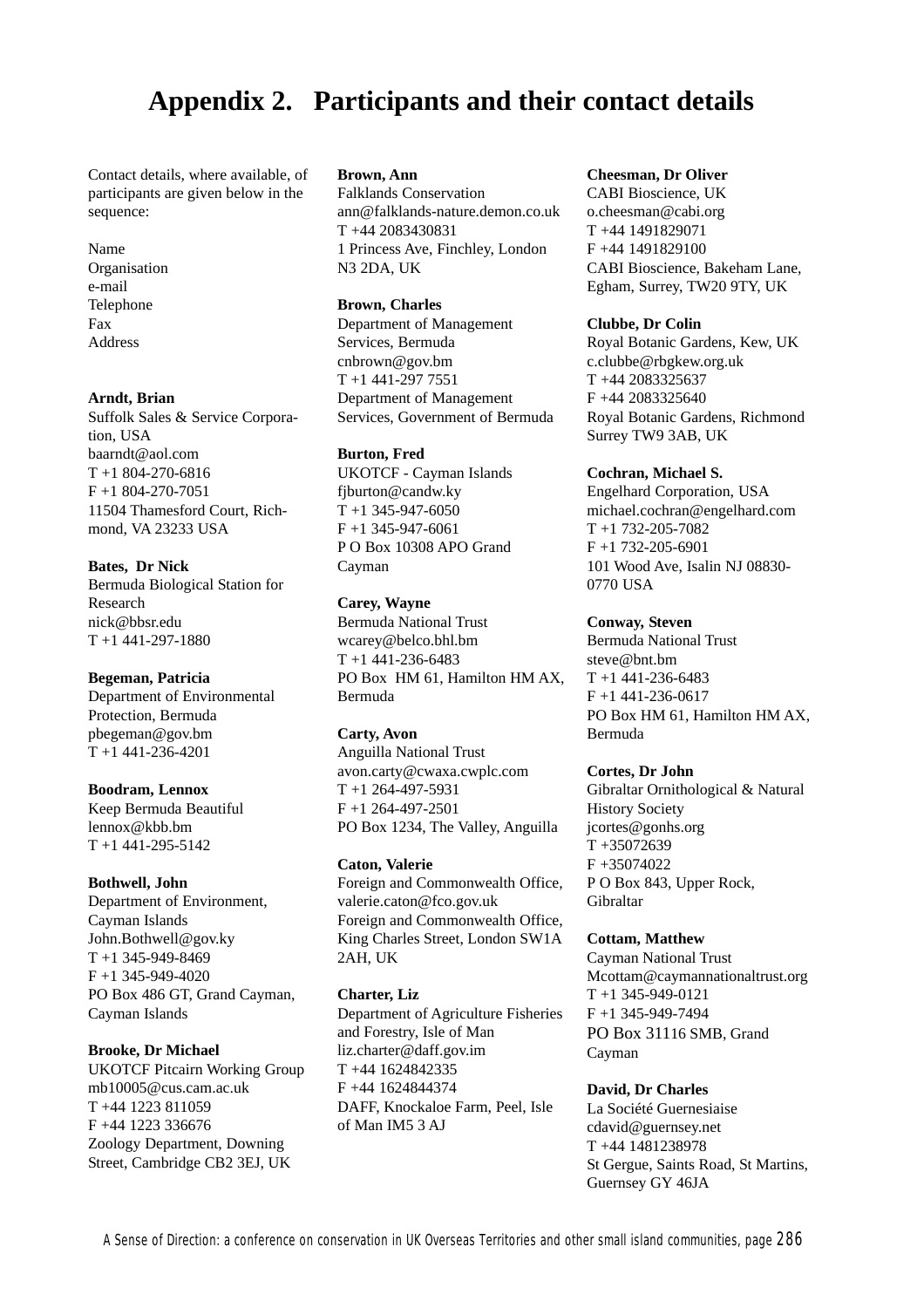**DeSilva, Heather L.** Bermuda Zoological Society hldesilva.bzs@logic.bm T +1 441-293-2727

#### **Dobson, Andrew**

Bermuda Audubon Society adobson@warwickacad.bm T +1 441-238-3239 Warwick Academy, 117 Middle Road, Warwick PG01, Bermuda

#### **Doran, Tamsyn**

Department of Planning, Bermuda tdoran@gov.bm  $T + 1441 - 297 - 7756$ 

#### **Drew, Peter**

Bermuda National Trust pdrew@bnt.bm  $T + 1441 - 236 - 6483$ PO Box HM61, Hamilton HMAX Bermuda

#### **Drury, Martin**

UKOTCF - Executive Committee drury@vicrise.fsworld.co.uk T +44 2076229668 3 Victoria Rise, London SW4 0PB UK

#### **Dudgeon, Denise**

Foreign and Commonwealth Office, denise.dudgeon@fco.gov.uk T +44 2070082725  $F + 442070084076$ Biodiversity Team, Foreign & Commonwealth Office, King Charles St, London SWIA 2 AH, UK

#### **Duncan, Alison**

Ligue pour la Protection des **Oiseaux** alison.duncan@lpo-birdlife.asso.fr T +33 546821794 BP 263, 17305, Rochefort Cedax, France

#### **Edgar, Paul**

Herpetological Conservation Trust, paul.belize@virgin.net T +44 12023913219 F +44 1202392785 HCT, 655A Christchurch Road, Boscombe, Bournemouth, Dorset, BH1 4AP, UK

**Fleming, Vin** Joint Nature Conservation Committee, UK Vin.fleming@jncc.gov.uk T +44 1733866870 F +441733866855 JNCC Monkstone House, City Road, Peterborough PE1 1 JY, UK

#### **Forbes, Kathleen**

Department of Economic Planning and Statistics, Turks & Caicos kforbes@gov.tc  $T + 1649 - 946 - 2801$ F +1 649-946-2557 South School Lane, Grand Turk, Turks & Caicos Islands

#### **Foster, Joelene**

Foreign & Commonwealth Office, joelene.foster@fco.gov.uk T +44 2070082697 F +44 2070082879 WHMZ 31A, OTD, King Charles Street, London, SWIA 2 AH, UK

#### **Francis, Sarita**

Montserrat National Trust saritafrancis@hotmail.com T +1 6644913378 F +1 6644916780 PO Box 393, Plymouth, Montserrat

## **Freeman, Mike**

States of Jersey M.FREEMAN@GOV.JE T +44 1534601475 ESU, South Hill, St Helier, Jersey CI JE2 4US

# **Fulford-Gardiner, Michelle**

Department of Environment & Coastal Resources, Turks & Caicos mgardiner@gov.tc T +1 649-946-2801 F +1 649-946-1895 PO Box 13 Grand Turk, Turks & Caicos Islands

#### **Furbert, Joseph**

Department of Conservation Services, Bermuda jdfurbert.bzs@logic.bm T +1 441-236-3815 2 Bordes Dell Devonshire FL 02, Bermuda

#### **George, Barbara**

St.Helena National Trust sth.nattrust@helanta.sh Broadway House, Jamestown, Island of St Helena STH1 1ZZ

#### **George, Tara**

Conservation Officer, Ascension Island conservation@atlantis.co.ac T +2476359/6403  $F + 2476152$ Conservation Centre, Georgetown, Ascension Island, ASCN 1ZZ

#### **Georges, Noni**

Conservation and Fisheries Department, BVI hgeorges2020@yahoo.ca T +1 2844945681 F +1 2844942670 Conservation and Fisheries, PO Box 3323, Road Town, Tortola, British Virgin Islands

#### **Gibbs, Dr Erica**

Montserrat National Trust mnatrust@candw.ag PO Box 393, Plymouth, Montserrat

#### **Gibbs-Williams, Ethlyn**

Turks & Caicos National Trust tc.nattrust@tciway.tc PO Box 540, Butterfield Square, Provenciales Turks & Caicos Islands

#### **Glasspool, Dr Annie**

Bermuda Zoological Society bamzcure@ibl.bm T +1 441-293-2727

#### **Godley, Dr Brendan**

Marine Turtle Research Group mtn@mtrg.u-net.com mtn@swan.ac.uk T +44 1792 554139 School of Biological Sciences, University of Wales, Swansea, SA2 0UL, UK

#### **Goodwin, Mary Ellen**

Department of Environmental Protection, Bermuda mgoodwin@northrock.bm T +1 441-236-4201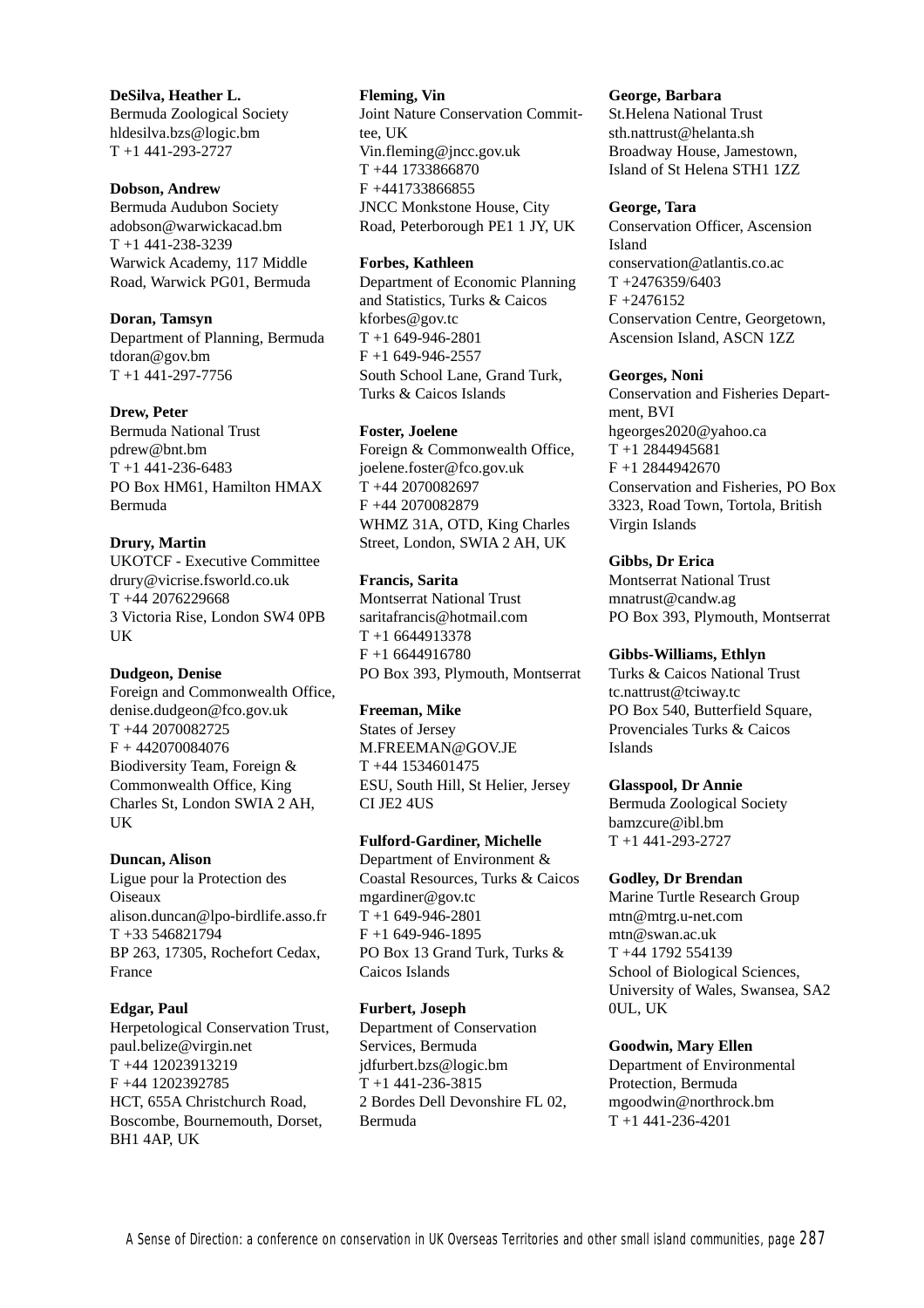#### **Gore, Michael**

UKOTCF Wider Caribbean Working Group gore@clara.net T +44 1372372248 5 St Mary's Close, Feltcham, Surrey KT22 9HE, UK

#### **Gray, Gerard A L**

Department of Agriculture, Montserrat grayg@candw.ag  $T + 1664 - 491 - 2075$ F +1 66344919275

**Gray, Jennifer**

Bermuda Audobon Society jgray.bamz@ibl.bm T +1 441-292-3061 15 Dock Hill, Devonshire DV 05, Bermuda

#### **Ground, Dace McCoy**

UKOTCF Turks & Caicos dace@tciway.tc T +1 649-946-2865 Supreme Court, Grand Turk, Turks & Caicos Islands

#### **Groves, Dr Madeleine**

Royal Botanic Gardens, Kew m.groves@rbgkew.org.uk T +44 2083325723

#### **Gurney, Tim**

Deputy Governor's Office, Bermuda deputygovernor@gov.bm T +1 441-295-5151

**Gurret, Nikki**

Department of Planning, Bermuda ngurret@gov.bm  $T + 1441 - 297 - 7756$ 

#### **Hayward, Stuart J.**

Bermuda Environmental Coalition stuarthayward@northrock.bm T +1 441-295-4334 12 Berkley Road, Pembroke HM 07, Bermuda

**Hill, Corey** Department of Planning, Bermuda ngurret@gov.bm T +1 441-297-7756

#### **Hoetjes, Paul**

Department of Environment & Nature Conservation, Netherlands Antilles milvomil@cura.net T +59997363530 F +59997363505 Santa Rosaweg 122, Curacao, Netherlands Antilles

#### **Holder, Holly**

Bermuda Zoological Society bzseducation@ibl.bm T +1 441-293-2727 F +1 441-293-4014

#### **Holland, Ann**

Fidelity International, Bermuda www.fidelity-international.com  $T + 1441 - 295 - 0665$ 

#### **Holland, David**

Fidelity International, Bermuda www.fidelity-international.com  $T + 1441 - 295 - 0665$ 

#### **Ingham, Becky**

Falklands Conservation conservation@horizon.co.fk T +50022247 F +50022288 PO Box 26, Stanley, Falkland Islands

#### **Jessey, Clare**

Department of Environmental Protection, Bermuda cjessey@gov.bm T +1 441-236-4201

#### **Kitson, Lisa**

Bermuda Zoological Society biobabe@ibl.bm T +1 441-293-2727

#### **Lang, David** Bank of Bermuda langdr@bankofbermuda.com T +1 441-295-4000

**Larson, Susan** Bahamas National Trust slarson@bahamas.net.bs T +1 242-393-1317 F +1 242-393-4978 PO Box N 4105, Nassau, Bahamas

#### **Leonard, Catherine**

National Trust of England, Wales, and Northern Ireland Catherine.Leonard@nationaltrust.org.uk T +44 2074476633 F +44 2074476670 36 Queen Anne's Gate, London, SW1H 9AS, UK

#### **Lutkin, Aaron**

Department of Environmental Protection, Bermuda ajlutkin@gov.bm  $T + 1$  441-236-4201

#### **Madeiros, Jeremy**

Department of Conservation Services, Bermuda cahowman@yahoo.com T +1 441-292-0707 F +1 441-278-0289 PO Box FL 117, Flatts, FL BX, Bermuda

#### **Manuel, Sarah**

Department of Conservation Services, Bermuda smanuel@gov.bm T +1 441-293-1785 F +1 441-293-2716 PO Box CR 52, Crawl, Bermuda

#### **Marks, Frances**

UKOTCF Coordinator fmarks@ukotcf.org T +44 1608644425 15 Insall Road, Chipping Norton, OX7 5LF UK

## **Marshall, Julie**

Department of Planning, Bermuda jamarshall@gov.bm  $T + 1441 - 297 - 7756$ 

#### **Mayall, Kevin** Department of Planning, Bermuda kmayall@gov.bm T +1 441-297-7756

**McGrath-Smith, Susan** Bermuda Electric Light Company smsmith@belco.bhl.bm T +1 441-298-6126 F +1 441-295-9427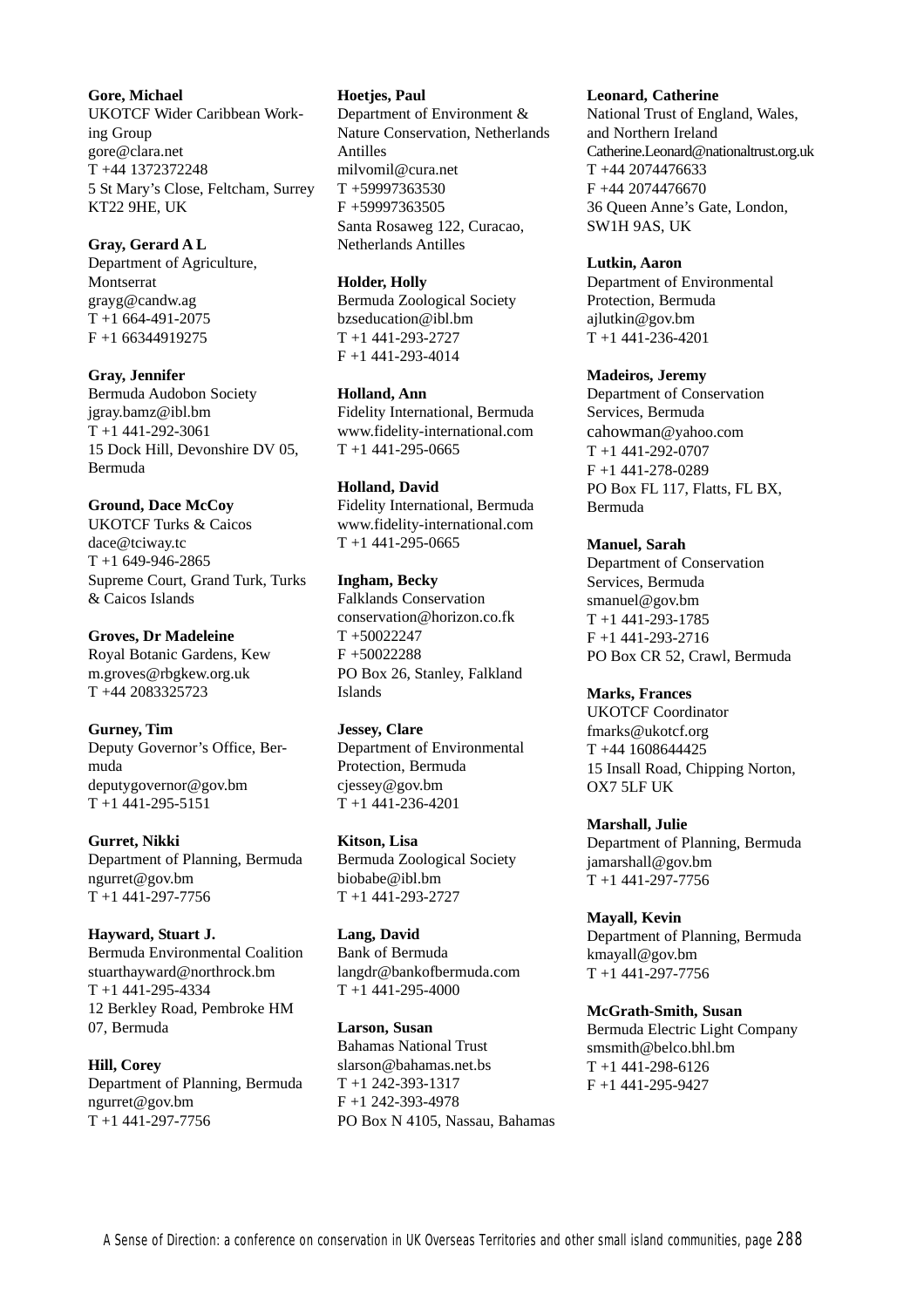**Mills, Alan**

Conservation and Fisheries Department, BVI alanpmills@hotmail.com T +1 284-494-5681  $F + 1$  284-494-2670 PO Box 3323, Road Town, Tortola, British Virgin Islands

#### **Moore, Niall**

Central Science Laboratory, UK n.moore@csl.gov.uk T +44 1904 462062 F +44 1904 462111

#### **Moran, Ken**

Suffolk Sales and Services Corporation, USA kjmoran@aol.com  $T + 1 757 - 483 - 0220$ F +1 757-483-0320 5705 Lee Farm Lane, Suffolk VA 23435, USA

#### **Murdoch, Ian**

Friends of Fish, Bermuda i.murdoch@bac.bm T +1 441-292-0881 F +1 441-232-0080

# **Murdoch, Thaddeus**

Bermuda Biological Station for Research tmurdoch@disl.or T +1 441-297-1880

#### **Nisbett, Jonathan**

Department of Environmental Protection, Bermuda jwnisbet@gov.bm T +1 441-236-4201

#### **O'Leary, Nicola**

Bermuda National Trust noleary@bnt.bm T +1 441-236-6483  $F + 1$  441-236-0617 PO Box HM 61, Hamilton AX, Bermuda

#### **Orr, Iain**

Global Islands Network biodiplomacy@yahoo.co.uk T +44 20886933584 Rm 124, 456-458 Strand, London WC2R OD2, UK

#### **Osborne, Roy**

Foreign and Commonwealth Office, Roy.osborne@fco.gov.uk T +44 2072702699 F +44 2072902108 FCO, King Charles Street, London SW1A 2AH, UK

#### **Ostler, Malcolm**

Deputy Governor's Office, Bermuda registrar@gov.bm  $T + 1$  441-295-5151

#### **Outerbridge, Amanda**

Bermuda National Trust aouterbridge@bnt.bm  $T + 1441 - 236 - 6483$ F +1 441-236-0617 PO Box HM 61, Hamilton HM AX, Bermuda

#### **Owen, Richard**

Bermuda Biological Station for Research rowen@bbsr.edu T +1 441-297-1880

#### **Petrovic, Clive**

H Lavity Stoutt College, BVI clivep@caribsurf.com T +44 12844944994 PO Box 3097, Paraquita Bay Campus, Road Town, Tortola, British Virgin Islands

#### **Pettit, Drew**

Department of Parks, Bermuda apettit@gov.bm T +1 441-295-5151

#### **Pienkowski, Dr Mike**

UKOTCF Chairman pienkowski@cix.co.uk T +44 1733569325 102 Broadway, Peterborough PE1 4DG, UK

#### **Potter, Bruce**

Island Resource Foundation, USA bpotter@irf.org T +1 202-265-9712 F +1 202-232-0748 818 Bywater Road, Annapolis, MD 21401, USA

#### **Potter, Kincey**

Island Resource Foundation, USA Kincey@kincey.com  $T + 1$  202-265-9712 F +1 202-232-0748 818 Bywater Road, Annapolis, MD 21401, USA

#### **Richardson, Laverne**

Department of Planning, Bermuda lrichardson@gov.bm  $T + 1441 - 297 - 7756$ 

#### **Rose, Juliet**

Eden Project , University of Reading, UK j.e.rose@reading.ac.uk T +44 1865-516436 24 Hart Symot House, Leckford Road, Oxford, UK

#### **Rowlinson, Brian**

Bermuda Government, Ministry of the Environment browlinson@bdagov.bm T +1 441-295-5151

#### **Ryan, Dr Peter**

Percy FitzPatrick Institute-Univ of CapeTown pryan@botzoo.uct.ac.za T +27-21-6502966 F +27 21 6503295

#### **Rymer, Janice**

Ministry of Natural Resources and Labour, BVI jan\_rymer@hotmail.com T +1 284-494-3701 F +1 284-494-4283 33 Admin Drive, Central Administration Complex, Road Town, Tortola, British Virgin Islands

#### **Sanders, Sarah**

RSPB sarah.sanders@rspb.org.uk T +44 1767 680551 F +44 1767 692365 The Lodge, Sandy, Bedfordshire, SG19 2DL, UK

#### **Sheppard, Dr Charles**

University of Warwick, UK csheppard@bio.warwick.ac.uk T +44 2476 524975 F +44 2476 524619 Dept of Biological Science, University of Warwick, CV4 7AL, UK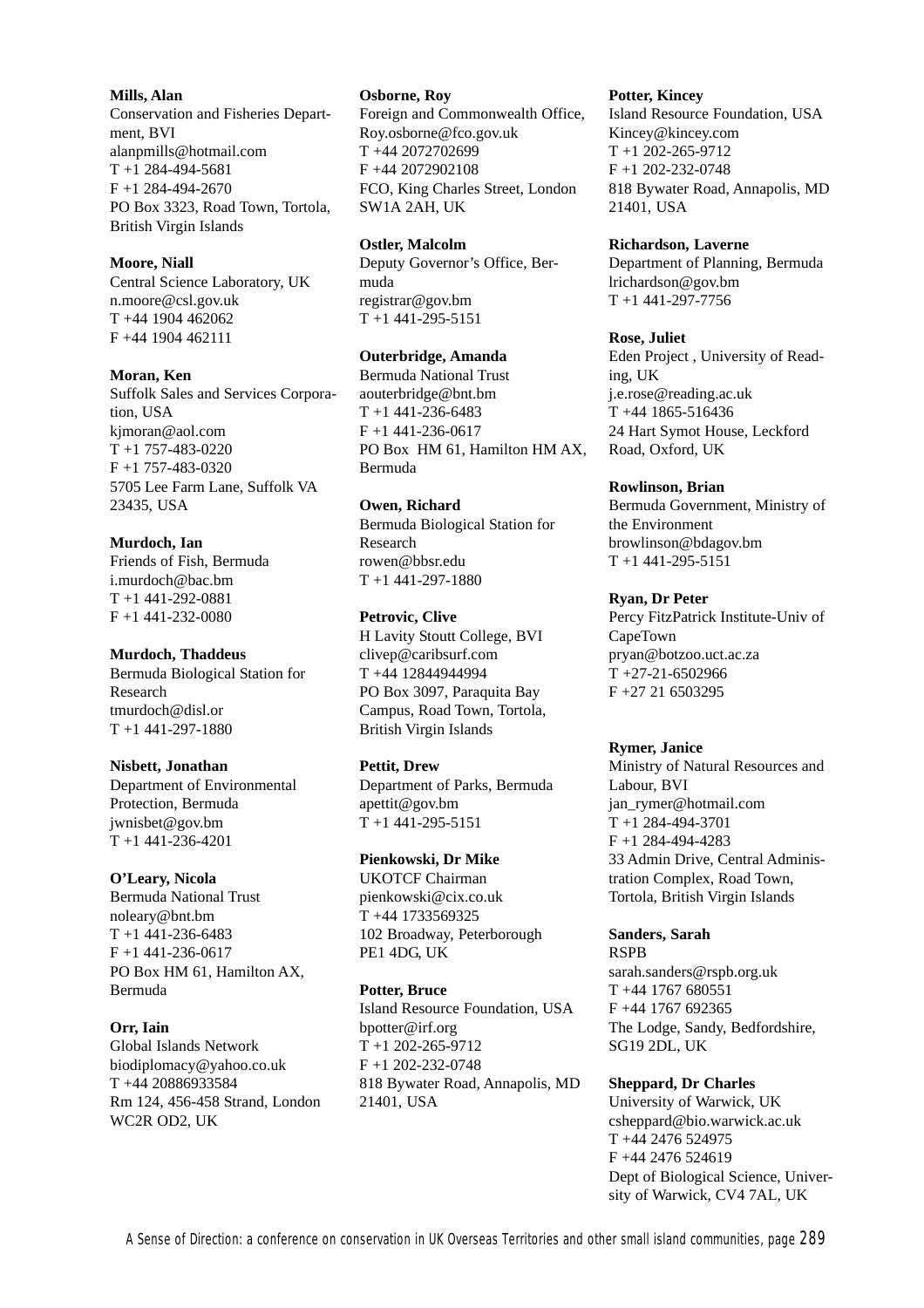**Sleeter, Tom** Department of Environmental Protection, Bermuda tsleeter@gov.bm T +1 441-236-4201

#### **Smith Abbott, Joseph**

National Parks Trust, BVI director@bvinationalparkstrust.org T +1 284-494-3904 F +1 284-494-6383 PO Box 860 Road Town, Tortola, **BVI** 

#### **Smith, Erica**

Department of Planning, Bermuda ersmith@gov.bm T +1 441-297-7756

#### **Stanwell-Smith, Damon**

Pelagial damon@pelagial.org T +44 207723 5483 F +44 2077232116

# **Steer, Deryck** Joint Nature Conservation Committee, UK deryck.steer@jncc.gov.uk

JNCC Monkstone House, City Road, Peterborough PE1 1JY, UK

#### **Stroud, David**

Joint Nature Conservation Committee, UK david.stroud@jncc.gov.uk T +44 1733 866810 JNCC Monkstone House, City Road, Peterborough PE1 1JY, UK

## **Suzuki, Dr David**

Suzuki Foundation elois@vkool.com www.davidsuzuki.org

# **Swahn, Kerstin**

Fauna & Flora International, UK kerstin.swahn@fauna-flora.org T +44 1223579331 F +44 1223 461481 FFI, Great Eastern House, Tenison Road, Cambridge CBI 2TT, UK

# **Syvret, Andrew**

Société Jersiaise pinnacle@localdial.com T +44 1534 485201 Le Galetas, Haut de la Rue, Leoville, St Ouen, Jersey, CI, JE3 2DB

#### **Thompson, Terry Lyn**

Department of Environmental Protection, Bermuda tthompson@gov.bm T +1 441-236-4201

#### **Varlack, Lynda**

Conservation and Fisheries Department, BVI lvarlack@gov.vg T +1 284-494-5681 F+1 284-494-2670

#### **Varnham, Karen**

Invasive Species Biologist, UK kjvarnham@hotmail.com T +44 1503-263927 4 Berkley Court, Shutta, East Look, Cornwall, PL13 ILU, UK

# **Ward, Jack**

Bermuda Conservation Services jadward@ibl.bm T +1 441-293-2727 F +1 441-293-3176 PO Box FL 145, Flatts FL BX, Bermuda

#### **Warren, Jay**

Pitcairn Conservation Officer jaycoral@pitcairn.pn Pitcairn Island, South Pacific Ocean, via New Zealand

#### **White, Richard**

RSPB - Ascension Island conservation@atlantis.co.ac  $T + 247 - 6359$ F +247 6152 Bungalow #4 Georgetown, Ascension Island, ASCN 1ZZ

#### **Wingate, Dr David**

Bermuda Audubon Society pennyhill@northrock.bm T +1 441-292-1920 PO Box CR86, Crawl, Bermuda **CRBX** 

#### **Woodfield, Nancy**

National Parks Trust, BVI nancykw@hotmail.com T +1 284-494-3904 F +1 284-494-6383 PO Box 860, Road Town, Tortola, British Virgin Islands

#### **Worboys, Kedell**

St Helena Government kmw@shgovukrep.fsnet.co.uk T +44 207-2245025 F +44 20 72245035 SHG UK Representative, 30 B Wimpole Street, London W1G 8YB, UK

# **XL Capital Bermuda**

www.xlinitiative.org  $T + 1$  441-292-8515

# **Bermuda Volunteers**

*(some pictured below)* Clee, Judie Soares, Penny Watlington, Christine Dean, Eugenia Latter, Kay Swain, Judith Manuel, Sarah Latter, Ray Marni McAllister Skinner, J P

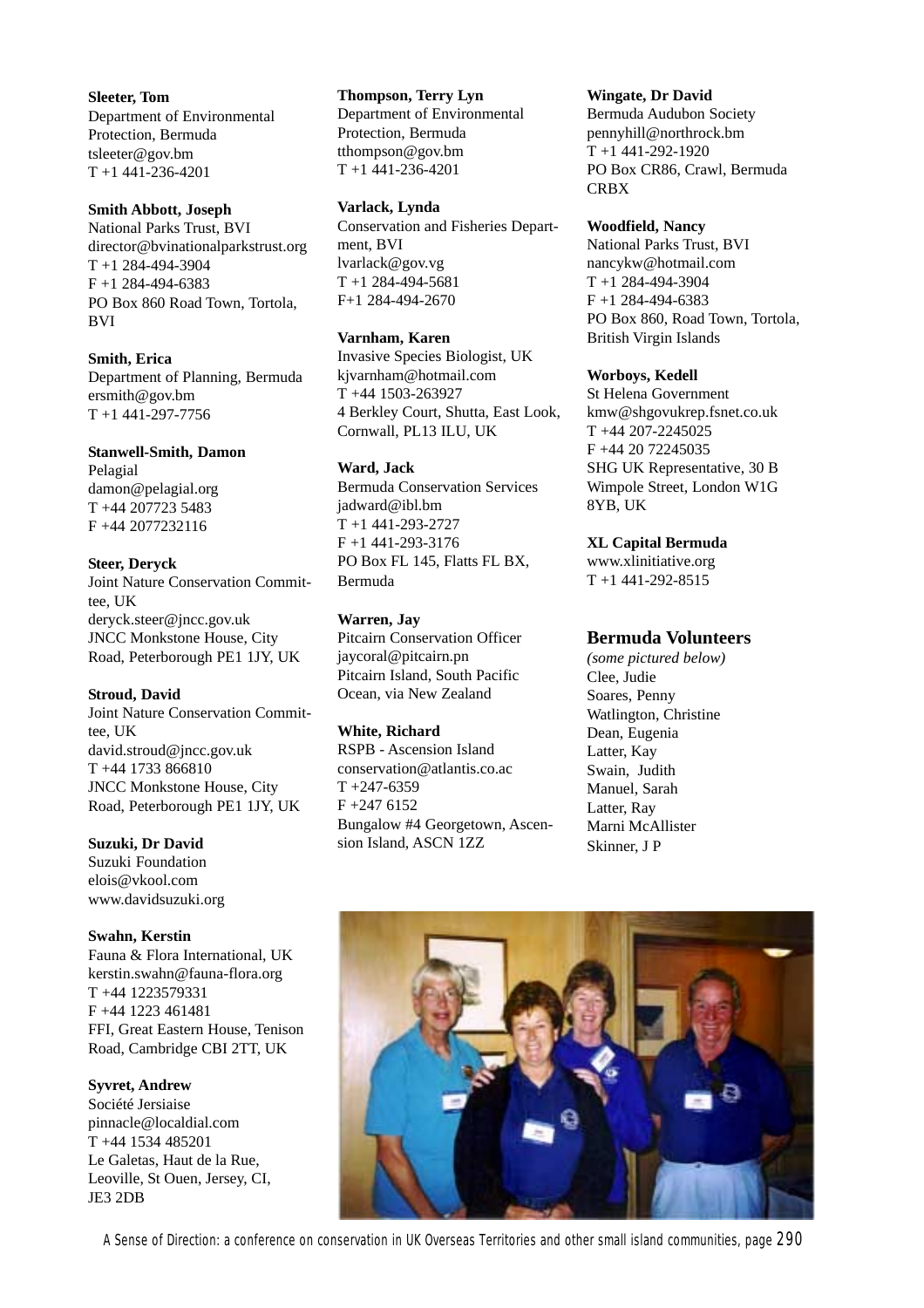

*Some of the members of the UKOTCF South Atlantic Working Group (above) and Wider Caribbean Working Group (below) get together at the conference*



A Sense of Direction: a conference on conservation in UK Overseas Territories and other small island communities, page 291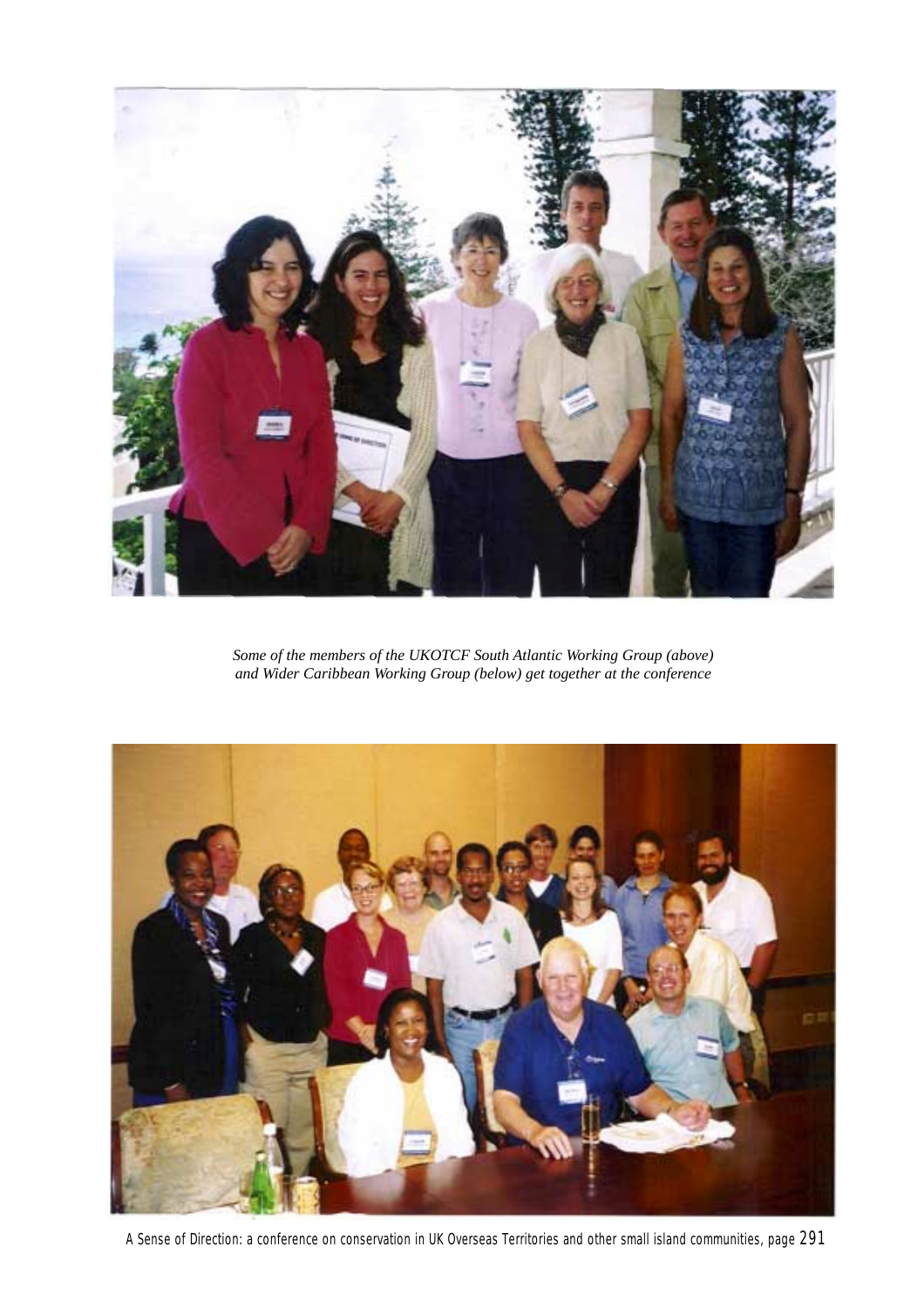# **Appendix 3. Feedback**

# **Collated by Frances Marks, UKOTCF**

# **Introduction**

Are conferences of this type of any use? By the time of the conference itself, the Forum Chairman was close to saying "never again", and tried to play devil's advocate in the discussions. But being a reasonable bloke, to try to secure a wider view, he encouraged a questionnaire - and various semiformal and formal discussions ran through the conference. A summary of the results follows. It should be noted that the views summarised or quoted are not necessarily shared by the Forum or the other organisers and sponsors of the meeting.

A questionnaire "We need to hear from you!" was included in the conference pack, and participants were encouraged to return it with comments. Twenty-five people did so. This response of greater than 25% to a questionnaire is a good return rate, particularly in the light that the questions were open ended and respondents did not have much time to think about their comments. Respondents were invited to complete some or all sections as they wished, which resulted in a very wide range of comments. Below, the answers are summarised, using the structure of the original questions.

A number of other delegates contributed various comments either verbally or by email about the conference. There were also a number of comments relevant to this made in the Forum open joint session of its Working Groups. Wherever practicable, these comments have been incorporated in the analysis of the questionnaire below.

The preamble of the questionnaire was as follows:

"This conference has depended on a substantial amount of funding from the sponsoring bodies, the time (both paid and very largely volunteer) of organizers, and certainly not least the time and effort of all the participants. We are anxious to assess how useful this was and any lessons that can be learnt. We also want to capture any ideas that you have for future priorities for our joint efforts in relation to conservation in the UK Overseas Territories & Crown Dependencies and related countries. We would be grateful for your views. To help

you in recalling aspects and to help us analyse the results, we have included some questions here, but do not feel the need to answer all of them, and please feel free to add any other points."

Below, each section of analysis starts with the original question (in bold). Note that, because questions were open-ended, reported percentages relate to the proportion of respondents commenting in a particular direction. Thus, for example, a report that 30% supported some view does not mean that 70% were against it; it simply means that 30% of people thought a point sufficiently important to comment on it. Where significant contrary views are expressed, these are reported too. The absence of contrary views reported implies that, to take the example above, the 30% represents a substantial consensus in favour.

**1. Please indicate for any of the following sessions, any aspect that you found useful for your work (especially if you think that they will change how you approach aspects of it). Please indicate also any parts of the sessions that you thought of little value to you.**

# *Topic 1 Conservation issues of Bermuda and conference initiation by field visit*

On this topic delegates were unanimous about their praise and enjoyment of the day, finding it to be of great interest. 25% noted that it was an excellent icebreaker and good to have such a tour on the first day. It was felt to be the best way to experience first-hand the conservation issues facing Bermuda and brought home the realisation that many others' experiences are the same or similar – as are the challenges and issues of each Territory. This gave some hope to delegates. There was one comment: "Very useful for comparison with local issues in my own home. Perhaps a wider socio-cultural background would have enforced the day. It would have been nice to meet a wider range of people: teachers, volunteers etc." Several people noted the value of holding the field session on the first day, with the chance for participants both to get to know each other and the local issues.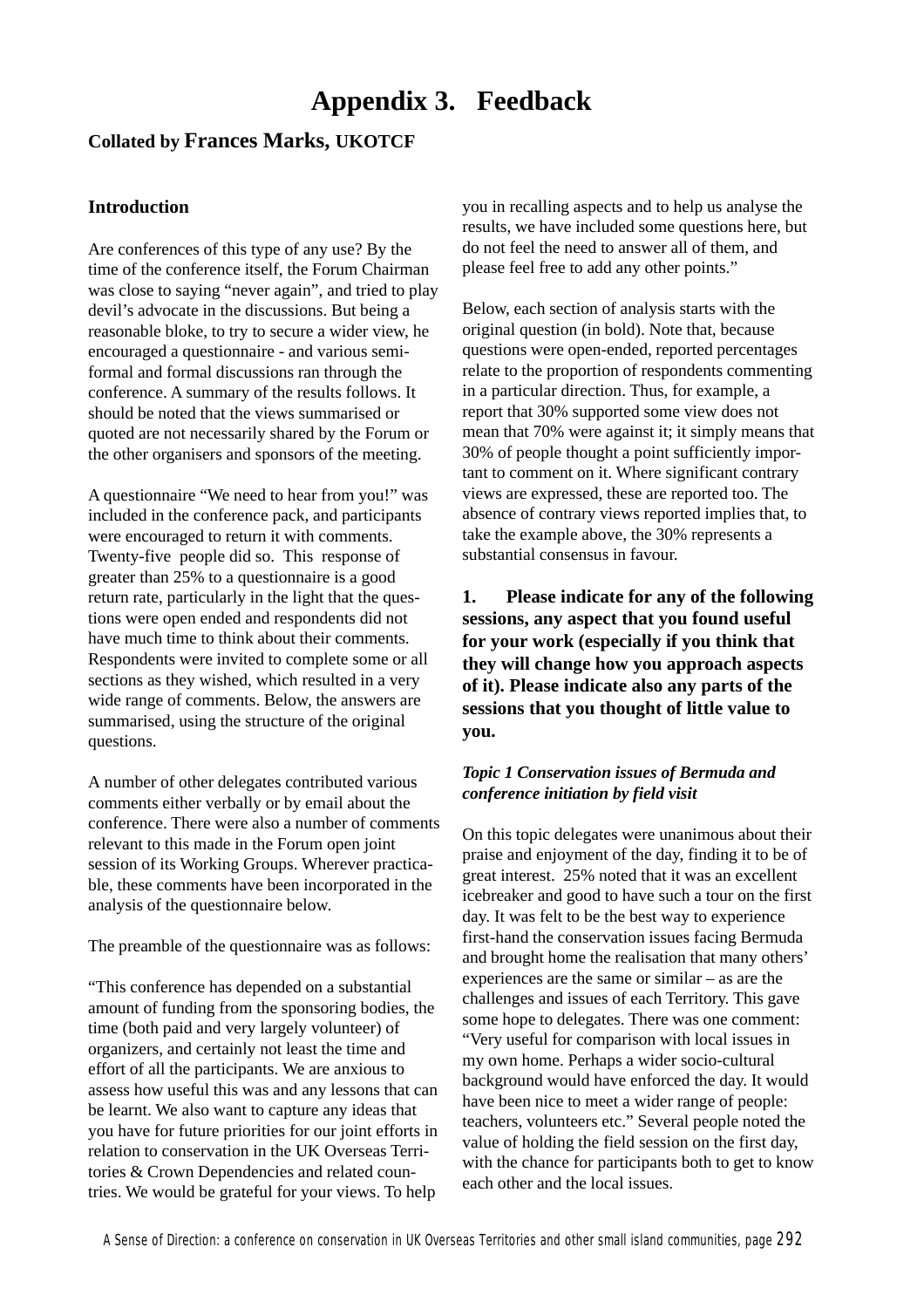# *Topic 2 Environment Charters and strategic planning*

30% of respondents said that this group of presentations had been very useful and informative, especially how Bermuda had approached the production of its biodiversity plan. There was a comment that the session looked terrifying on the programme, with 14 presentations, but in fact had been interesting and gave some good project ideas.

An overall comment was that the calibre of presentations had been very high. One respondent felt that the 15-minute turn-over had been a little bit hectic, and 20-minute presentations with longer for questions might have been better, but it had kept things moving.

Having Bermuda Environment Minister, Hon Dennis Lester at the conference was considered important. It was mentioned by several that the FCO element was particularly useful, even if some aspects were not encouraging, but very good to have them at the conference. Participants remarked that this FCO commitment sadly contrasted with an absence of participants from Defra and DFID. Some noted that it would have been good to have had more representatives from UKOT governors' offices and also from more small island states, especially in the Caribbean/Pacific.

It was generally felt to be helpful to hear case studies, with several examples of "best practice" and useful to have overviews from UKOTs. There were some comments that it might have been useful to get more experience from implementing agencies in UKOTs on how easy or difficult it was to make progress in the Charter process. Given that there were several presentations on this, the comments may reflect the early stage of implementation in many places. There were comments suggesting more action and less planning, but that implementation of the Charters could help in this, and could be much more highly publicised.

From the Crown Dependencies point of view, the Environment Charters looks like an excellent initiative, and the Lord Chancellor's Department (which then led in HMG on Crown Dependency matters) should be encouraged to sign some sort of MOU with FCO on environmental issues.

# *Topic 3: Managing conservation organisations*

This topic received mixed reaction. 20% reacted

very favourably, with comments of "best plenary session", "excellent speakers", "good papers", "very useful in gaining ideas of successes", "extremely useful and relevant to the work I undertake". "Interesting to see the different challenges and perspective, especially pro's and con's of 'Eco-tourism' on Falklands". It was felt that there was a good cross section of experience from very small to large and complex.

Collaborating through the Forum's web/database and BVI National Parks Trust computerised report system were also considered to be useful by many.

On the other hand, 15% of respondents felt that the session had been less relevant, either because it was not in their line or they had felt the talks had not been focused. There were some comments that presentations were varied, but some rather offtopic, that this and Topic 4 overlapped, and that some presentations had even been a bit dry.

Even within the doubtful respondents, there was a general view that the topic had been useful. Two respondents suggested that perhaps a more informal experience-based discussion would have added to it, and there was a need for more open discussion of such issues. There was also a comment that there had not been enough, or any, input from organisational management specialists [although, as there were some of these present, it is possible that they were simply too restrained in comment!].

# *Topic 4: Implementing management plans*

Two respondents had negative comments. These were: that, although interesting the session was more about management plans than implementation methods in a broader sense:and that the topic did not have relevance to one delegate.

However the remaining respondents who answered this question (75%) found this section of the programme extremely useful as well as being relevant to their work. David Stroud's efforts received several assessments of excellent. He, and one of the facilitators, Liz Charter, have collated some thoughts of possible further improvements and options for consideration in future exercises:

1. More time between workshops and report back is necessary to allow Rapporteurs to develop material and an overall summary pulled together. Although last week the Rapporteurs did magnificently, it was not really possible to do the second stage effec-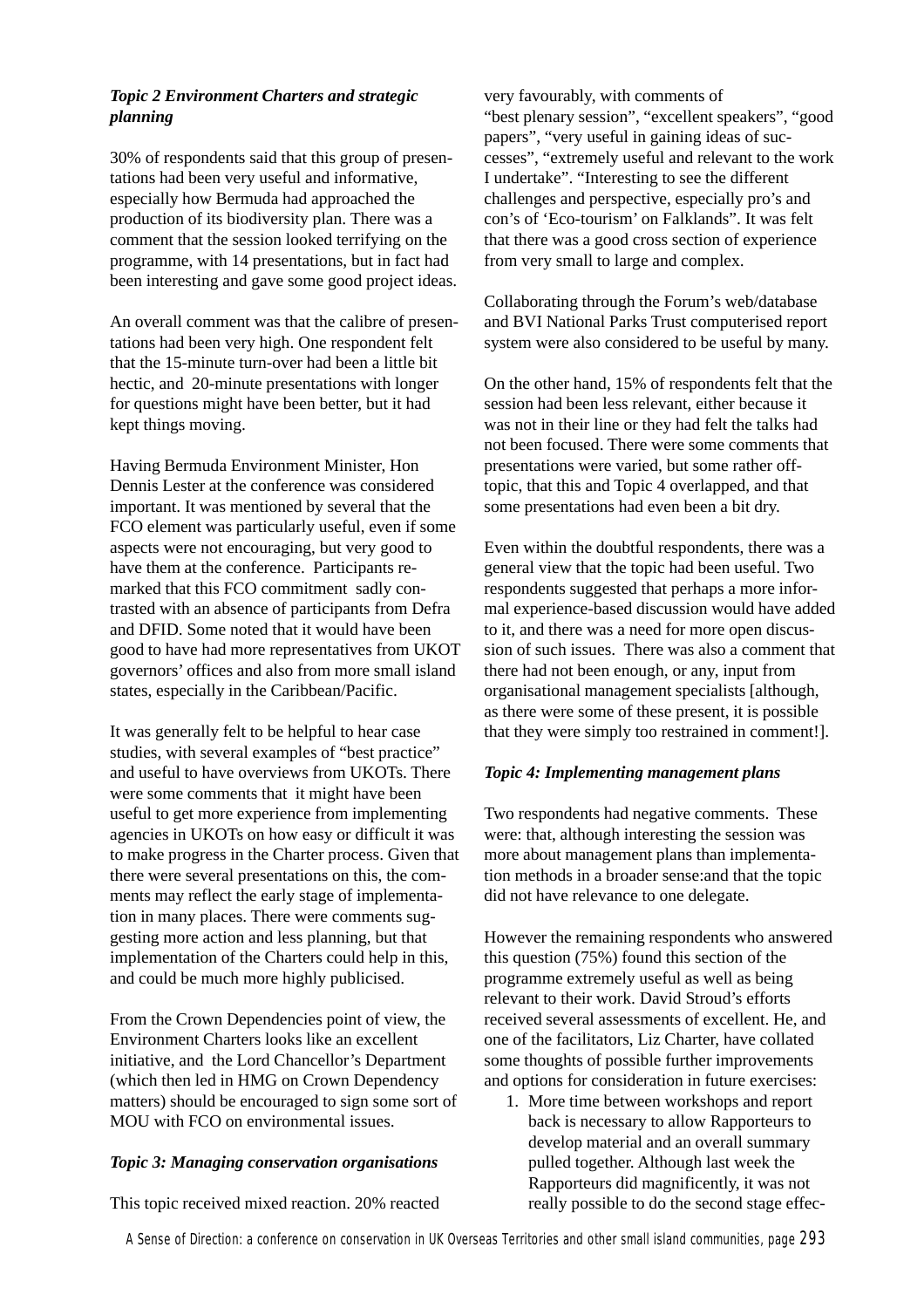tively. Thus, Monday afternoon in the field and Wednesday morning report back would have been better (or even Tuesday am/ Wednesday am).

- 2. We had (and in also Gibraltar) a format of several groups looking at a range of sites. This spreads everyone a bit thinly. Other options (depending on one's objectives of course) are to have groups visiting several sites but focusing on one aspect of management planning at those e.g. just thinking about an Education/Awareness Plan for those sites. This would open subsequent report back to rather more of a compare/ contrast between sites highlighting different approaches to the same topic.
- 3. Alternatively, one could split groups thematically around one site – the thinking here might be to take a 'real' site and use the collective expertise to develop a real management plan - a sort of 'Visiting Group' approach. Thus one might have small groups variously considering invasive management, Education & Public Awareness, hydrological management, pollution issues etc all on the same site. This might take a little more setting up (preparation of background issues papers would be necessary) but would potentially have a more enduring impact on the individual site. Ideally, one would sort folk into groups prior to the field trip dependant on expertise, for example a month in advance. For this to work, one might need to know a little about skills/expertise gathered at the time of registration. Also it might take a little more set-up time initially and to benefit it might need a little post-conference time to ensure that conclusions were taken up locally. By definition the local site managers/government would need to be receptive to such an external review/appraisal of the management of the site chosen.

The plans were generally considered valuable, and could be transferable to other UKOTs. It was noted as especially good to hear success stories and challenges facing even "pristine" locations like Tristan; other useful examples listed were; a species action plan for the Ouvéa parakeet; Cayman iguana management plan and Ascension – focus on dealing with invasive species.

It was considered to be an excellent idea to include a genuine case study on the conference programme, although there was a comment that, as visitors, delegates probably had too little local knowledge to help much. [Although the main purpose of using these sites was to provide real sites for delegates to study, Bermuda colleagues have advised since that the results of the workshops are indeed of real value to them, having introduced new ideas, novel viewpoints and fresh analyses.]

There was a request for an example where mismanagement of good plans had occurred, whether financially or logistically, due to unforeseen eventualities, and how they could be dealt with, and the lessons learned.

# *Topic 5: Climate change*

85% of respondents commented on this topic. 3 delegates found the topic less valuable than other sessions, but useful background, obviously a global issue but the three examples were of only tropical origin. [This was actually due to the planned Antarctic speaker, and another who would have addressed the temperate zone, pulling out at a late stage, and planned global overview also failing to materialise.] A further four delegates thought the topic depressing, although fascinating and even frightening. It was felt that there is a need to focus more on possible solutions rather than documentation of environmental degradation although possibly little could be done directly by UKOTs, or any organisation, other than being aware. There was one suggestion that the conference should have considered some action at the end. Two delegates found the topic interesting, even if negative, but that "science" had been diverged from conservation.

The remainder found the topic of interest, new to many participants. Presentations on BIOT and on the implications of global warming and sea level rise for nesting birds of Bermuda were commended particularly. Representatives from individual UKOTs noted that climate change was relevant to Cayman, especially with the heavy dependence on reefs for tourism; TCI had been provoked into more thought on the topic; and Anguilla requested literature to take away.

Points that could have received coverage included: Antarctic UK Territory; ice melt and temperature rises; impact on penguins; more on terrestrial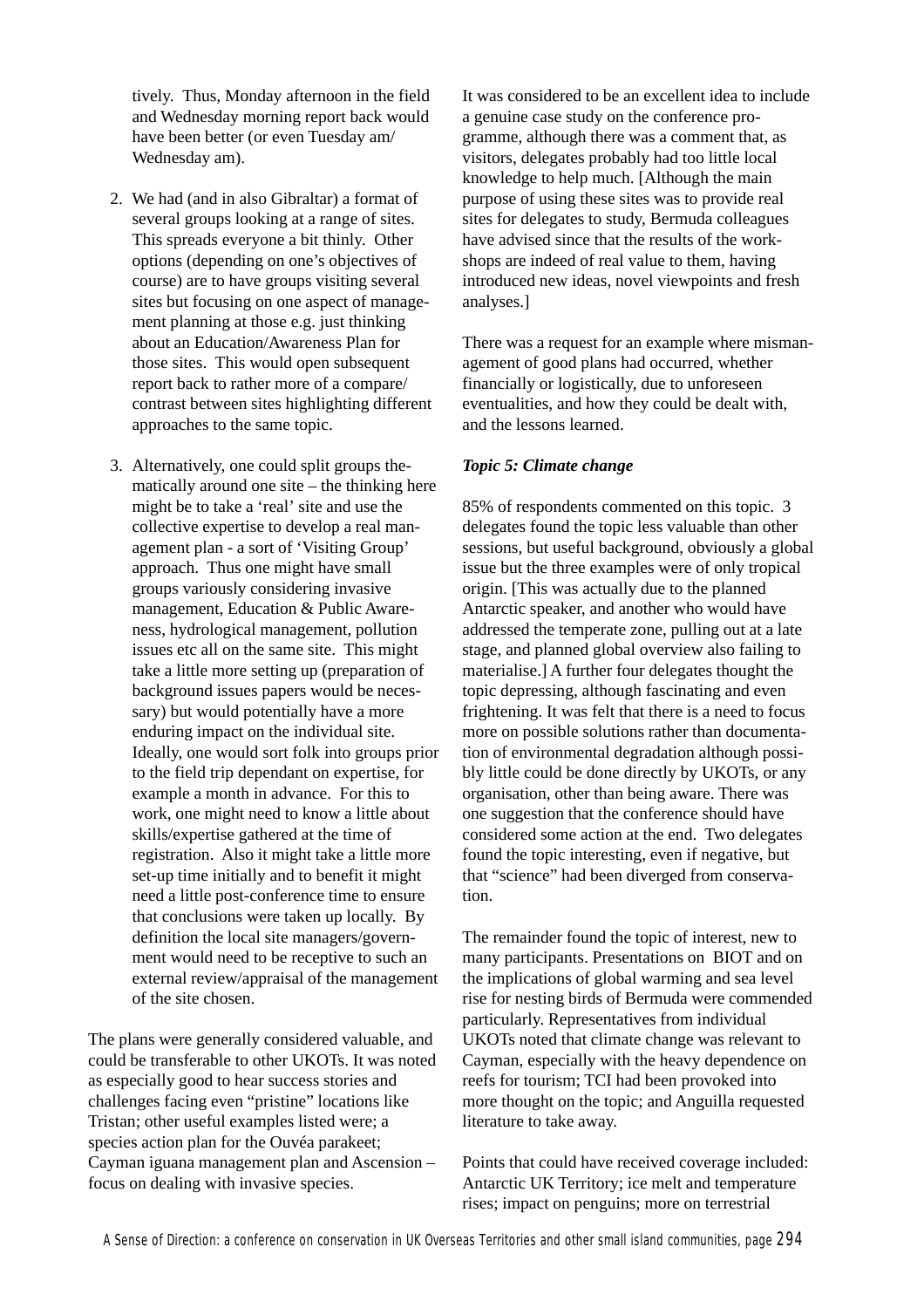systems; alien release and DFID's report on climate change and the UKOTs which could have been made available at the conference. [See above: these subjects had been planned, but were withdrawn at a late stage; this is why this was a short session.]

# *Topic 6: Dealing with invasive species: sharing knowledge and experience*

75% of respondents commented on this topic. The majority of these thought the session very useful, opening up ideas on how to approach this issue, providing a useful checklist and ideas of where to seek assistance. It was felt that most delegates had not realised this was such a big problem, but hearing other UKOTs' experience was very valuable and it provided ideas for projects.

On the negative side two delegates thought the session too long and frustrating, considering the group to be too large. It was suggested that delegates should have been broken up into working groups with a plenary report back

Oliver Cheesman and Annie Glasspool were commended for being able to make a comprehensive list from this proactive session. Individual comments received included: there was a need to study the cause and effect of invasive species; although there had been good discussion, the deeper ethical and philosophical issues were not addressed; and there was a lack of collective actions decided by the delegates.

# *Any other elements (e.g. displays, informal meetings etc)*

50% of respondents said that there had been a good range of poster displays and informative handouts, with new ideas gleaned and others that could be transported. The bird box display with information on the evolution of the various shapes and structures was considered especially interesting. One UKOT noted that it may consider installing a few of the tropicbird nesting boxes.

One delegate requested a formal display session so that people not able to present in a main session could have a chance to interact more effectively. One delegated requested the there should be more flexibility in Q & A time.

Networking at this type of conference was considered paramount, informal meetings and discussion being always major benefits using plenty of long

breaks, which are good for exchanging ideas. The stand-up breakfast and close proximity of all meals to the display areas were considered good opportunities to meet and chat.

**Q2. The choice of session topics was the result of a wide consultation around those working in conservation in the UKOTs and similar areas as to which topic they would find most useful. We tried to accommodate as many as possible of these topics but could not include all of them. If another conference were organised, what topics would you like to see addressed?**

Only two respondents did not answer this question, the majority of the rest had at least one suggestion for topics for future meetings, as well as expressing general contentment with the programme of this conference.

The topic to receive most mentions was fundraising, but the question was also raised as to whether this reflects the lack of funding sources available to UKOTs at least as much as a need to develop skills. It was suggested that a working session might be considered on how to access international donor funds, including a list of relevant donors, the projects they were likely to fund and tips on the kind of application. Also noted was the demystifying of complex major sources like EU (a long-term wish of many in the EU too, but it must be noted that, although several EU environment funds are in theory open to UKOTs, the reality may be different) and assessing the economic value of a good quality environment.

The second most mentioned topic dealt with media, education and awareness raising, either as a workshop or training session, to include more in-depth local issues particularly in respect of the sociopolitical economic aspects.

There were two suggestions regarding how to deal with Government local legislators, where these are reluctant and unresponsive, and working with government structures.

There were requests for more on marine issues, coastal planning and erosion issues, and terrestrial issues – which seems to cover most possibilities. A number suggested specific topics such as captive breeding and reintroduction programmes, creation of biological corridors, monitoring biodiversity,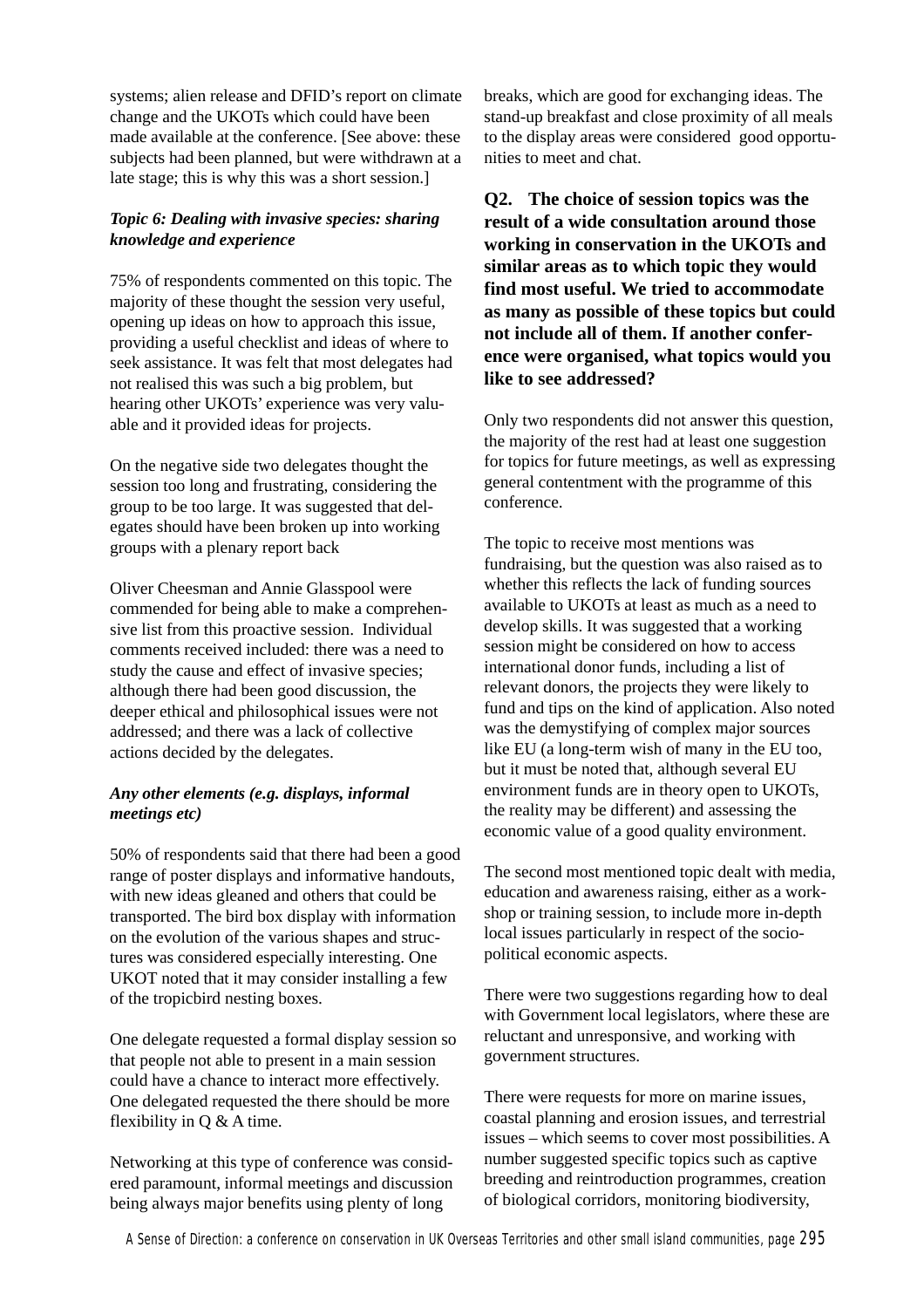sustainable tourism, EIAs, monitoring change, more actual management issues and more on invasive species. Whatever the topic it was felt that sessions should actually achieve something as a group and that the Forum could have a real sway when all together and that it should be developed further to even better effect.

The Forum working group chairpersons also requested that, in any future conference, there should be a dedicated session for members to meet.

One other general comment on Topics 2, 3 and 4 stated that, although of great interest, it was difficult to follow the threads of each topic; these would have been of more use if the topics had been more focused and directed.

**Q3. Do you think that a conference of this nature is sufficiently useful so that another might be organised somewhere and, if so, after how many years' interval? Or do you think that the resources would be better deployed in another way (although it cannot be guaranteed, of course, that funds not used for a conference would actually be available for other conservation uses).**

This question was answered by all respondents with the majority, 40% saying every 2 years and a further 30% saying between two and three years with a further 12% wanting a conference in three years time. No comments were against future conferences, despite serious - as well as jocular testing of this!

There was a feeling that the gap between conferences should be long enough for progress to be made, but not to be too long to avoid loosing momentum. Typical comments included: nothing can replace meeting intensively, face to face; this is the best way: definitely worthwhile; and good opportunity to network, making contacts, learning about issues and progress in the UKOTs and sharing experiences.

There were a number of requests that there should be more workshop sessions, giving more time to structure thoughts in small groups. Maintaining the impetus between conferences, particularly continuing to lobby governments so that every UKOT is represented, and from government departments as well as NGOs, were also noted by some as important. It was also thought important that contact

should be maintained in between conferences, possibly via the website.

# **Q4. What do you think should be the most helpful things that the UK Overseas Territories Conservation Forum should try to do to help its member organisations and other conservation partners (including governments) in the UK Overseas Territories**

Responses to the question fell into a number of specific categories the main ones being: funding, the transfer of information, awareness raising and the continuation of liaison between the UKOTs and government.

Identification of funding sources was requested by 25% of respondents, including help in the bidding process and assistance in improving the ability of agencies to produce quality projects and help write proposals. A workshop or training on writing and preparing project proposals, as mentioned by several delegates, was also considered to be useful. Making more use by all of the interactive aspects of the website and increase the funding-relevant material on it was recommended. A thought was made that more members would increase Forum funding.

The Forum was seen to be already informing UKOTs of events, news and giving advice when requested. This should continue with a regular exchange of information between territories. Greater use should be made of information on the Forum's website, with a request on information on how to achieve compliance with international treaties.

There were many comments that information exchange could be developed even more through the website and database; members and other Forum collaborators were encouraged to use the database as a tool and to add it. Greater use should be made of information on the Forum's website. The website should be constantly updated; this could be done by the secretariat (if resourced a little more) as well as individuals in the UKOTs and member organisations. As at present, any comment should be attributed, or the source of the information should be recorded.

The discussion group facility could be an asset. Moderators for various subjects were needed, some volunteers had already been found. All the software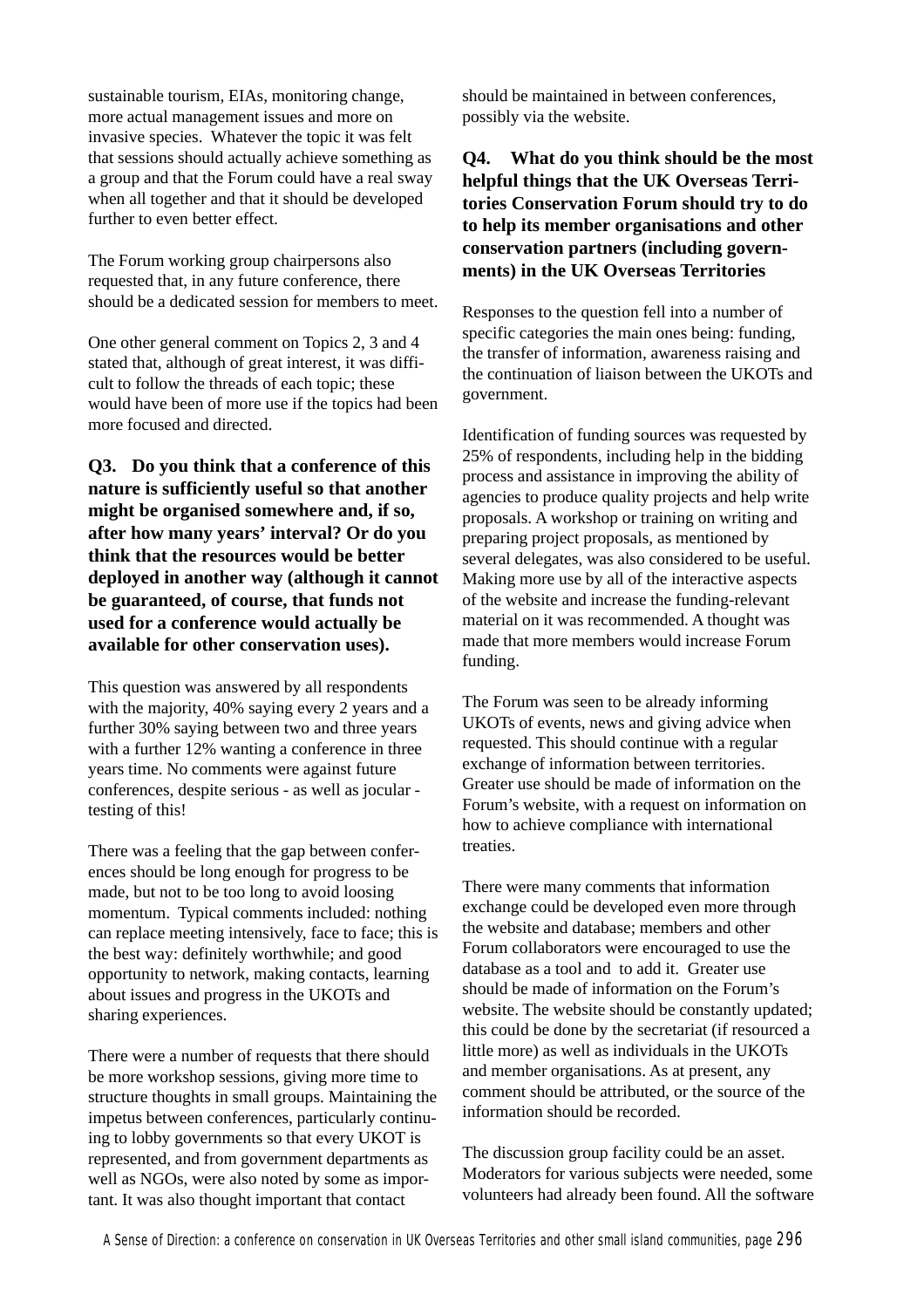was in place; it just needs to be used. This would help with the constant effort to raise UKOTs' profile in the UK, both with other NGOs and with Government, and could help bridge the gap between local and global aspects. It was also suggested that the Forum could help to coordinate universities, volunteers and science research with management needs in the UKOTs. Giving moral support and greater use of the Working Groups was seen as a useful activity for the Forum.

The UKOTCF Working Groups could help in a number of ways, the main areas discussed were: funding, information exchange including the website, raising awareness, capacity building and relationships with government.

The Forum was requested to continue the good work of representation and mediation between UKOTs and UK Government, liaising with the FCO and the relevant departments on environmental matters. Briefing of incoming Governors was seen to be useful as was the provision of advice to UKOT governments on environmental issues.

A better understanding and implementation of multilateral environmental agreements [MEAs – the term the government lawyers use for international environmental conventions] was requested. It was suggested that lobbying collectively would be more effective. Some thought that certain conference issues should have had signed resolutions, but there would be major technical difficulties with this. Other issues, including how to meet charter requirements and obtaining legislation for certain Territories, were also mentioned.

*Forum News* could be more widely distributed. A supply of *Forum News* and *Annual Reports* could be sent to the local NGO for distribution to the local councils.

One delegate wanted the Forum to "nag us to do more!"

**Q5. What do you think should be the most helpful things that the British Government should try to do to help its member organisations and other conservation partners (including governments) in the UK Overseas Territories?**

As in the previous question, funding mentioned by 60% of respondents was the top priority, particularly in the light of the Environment Fund for Overseas Territories being consolidated with global funds at FCO. It was felt that this could prove disastrous for the UKOTs, because it both appeared to signal an early lack of interest by HMG in the Environment Charters it had promoted, and because it abandoned the recognition that environmental conservation in the UKOTs is a shared responsibility fundamentally different from UK's help to foreign countries, with which the fund had now been combined. There were also practical difficulties when project proposals relating to the UKOTs and the Environment Charters are assessed by external advisers with little knowledge of these. There was a request that funds should be earmarked for the UKOTs, and also that the DFID fund for UKOTs promised in the 1999 White Paper should be initiated and well spent. Small communities had limited experience of the grant proposal process and help was needed. Government could provide help by resourcing suitable bodies and individuals from the UK to help the UKOTs alleviate the problems occurring from lack of manpower and resources. There was a request for a small grant programme for environmental emergencies and opportunities with minimal input and reporting needs as well as small easily accessed travel grants.

The FCO were commended on their delegation at the conference. However DFID was noticeable by its absence; also more support was needed from Defra. Government should be involved in the UKOTs in a joined up way. It was hoped also that FCO would influence by all practical means possible positive environmental policies within UKOT governments. There was a need for information sharing and better communication between government and the UKOTs with reassurance that UKOTs are part of UK.

Concern was expressed regarding the Environment Charters. Government was asked to act as a conduit, and/or to use the Forum as such a conduit, to collate the expressed needs of the Territories in terms of what they need to assist them to meet the Charter obligations (e.g. expertise, training, secondment as well as funds), and for the UK to assess how the Government and its agencies, as well as NGOs, might best provide assistance.

Greater influence was requested, through the Governors, to persuade UKOT Governments to take action as necessary on environmental issues, particularly to encourage local Governments to put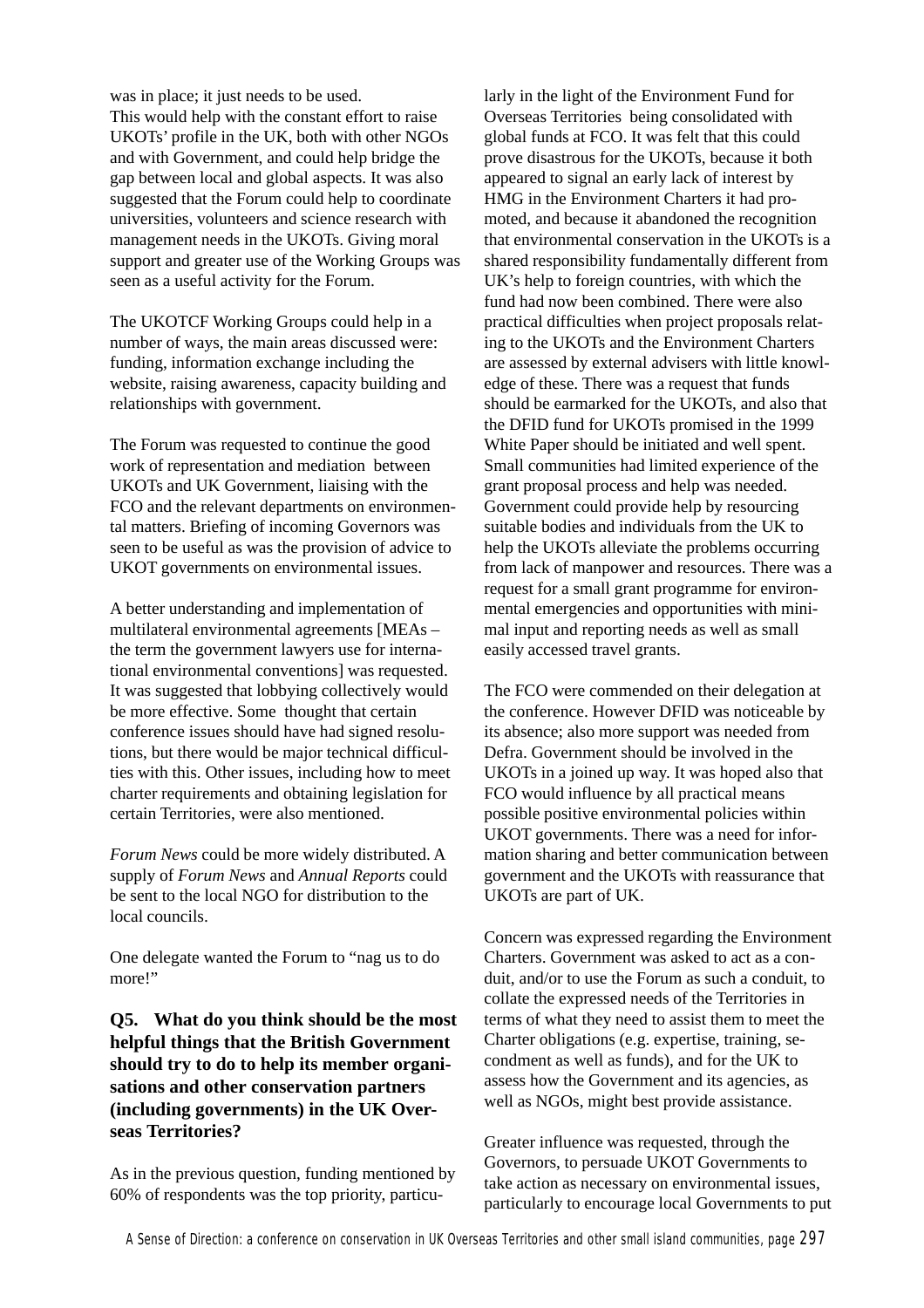protected areas legislation in place.

Delegates from the Crown Dependencies requested similar help, for the Crown Dependencies.

# **Q6. What do you think that you will do differently as a result of attending this conference?**

100% of those responding replied to this question, with respondents making at least one comment of what they would do and very few of the ideas were duplicated. Some were of a practical nature; such as: build bird-boxes or investigate the tropicbirds igloos for application in other UKOTs; actively promote the use of indigenous plants species instead of exotics; or progress Ramsar sites.

Several delegates mentioned that they intended adding data to the Forum's website as well as looking into the idea of a BVI-type database for tracking strategic planning objectives and progress. Other references to planning included the organisation of a management planning workshop and looking at ways to implement plans.

Using contacts that had been made at the conference was a frequent mention, with a view to increasing or developing informal networks and raising awareness of the UKOTs. Keeping a dialogue flowing with other UKOTs, tapping into various available resources and sharing expertise was also considered important.

There were a number of different references to funding, either exploring new ideas for funding and support or pursuing ideas for projects involving resources in all the UKOTs. There was a note of despair from Anguilla for more help.

There were several requests for assistance, for instance in finding information on how to produce a stamp issue for the UKOTs.

JNCC wished to understand how it could best support UKOT conservation and increase JNCC's involvement in supporting Government work with UKOTs and CDs.

.

The Bahamas representative asked whether the idea of promoting a Commonwealth-wide version of the UKOTCF was possible. Having left the UKOT fold, Bahamas felt they could still benefit from an organisation like the Forum at the Commonwealth level.

# **Q7. Any other comments**

Under this section a number of delegates congratulated the conference organisers for a superbly well organised and thoughtfully administered conference and thanked Bermuda for acting as hosts.

Comments of a negative nature included a reference to the consideration of serving shrimp as its production was considered to be unsustainable. [This is disputed by some.] Also there was a reference to the use of plastic water bottles and lack of vegetarian options. There were requests that the keynote speaker should be from the UKOTs, and that the keynote speaker at the next conference does not just preach to the converted.

Suggestions for improvement included: a request for small workshops; increasing discussion time; involving more people and giving the speakers more detailed instructions to help focus their talks on topics a bit more [although it has to be noted that some of these ideas were mutually exclusive]. Some noted that, at future meetings, a 2-hour slot should be allocated in the early afternoon for Working Groups to get together for a more or less formal meeting. Their meetings provide the only real opportunity for the Group's UK-based members to meet and discuss matters of mutual interest and concern with members and others in the **UKOTs** 

A request of a practical nature was to publish a list of email addresses and contact details of all attendees on website [this was done for the previous conference, and is included for this one in these Proceedings]. A list of names in relation to the conference photo so that delegates could remember who was who was also requested. [The organisers are not averse to this idea, but could not achieve it for these proceedings without serious delay to their publication.]

Questions asked by several delegates was how far have UKOTCF and environment matters in UKOTs come since Gibraltar – were the same issues being raised or had tangible progress been made?